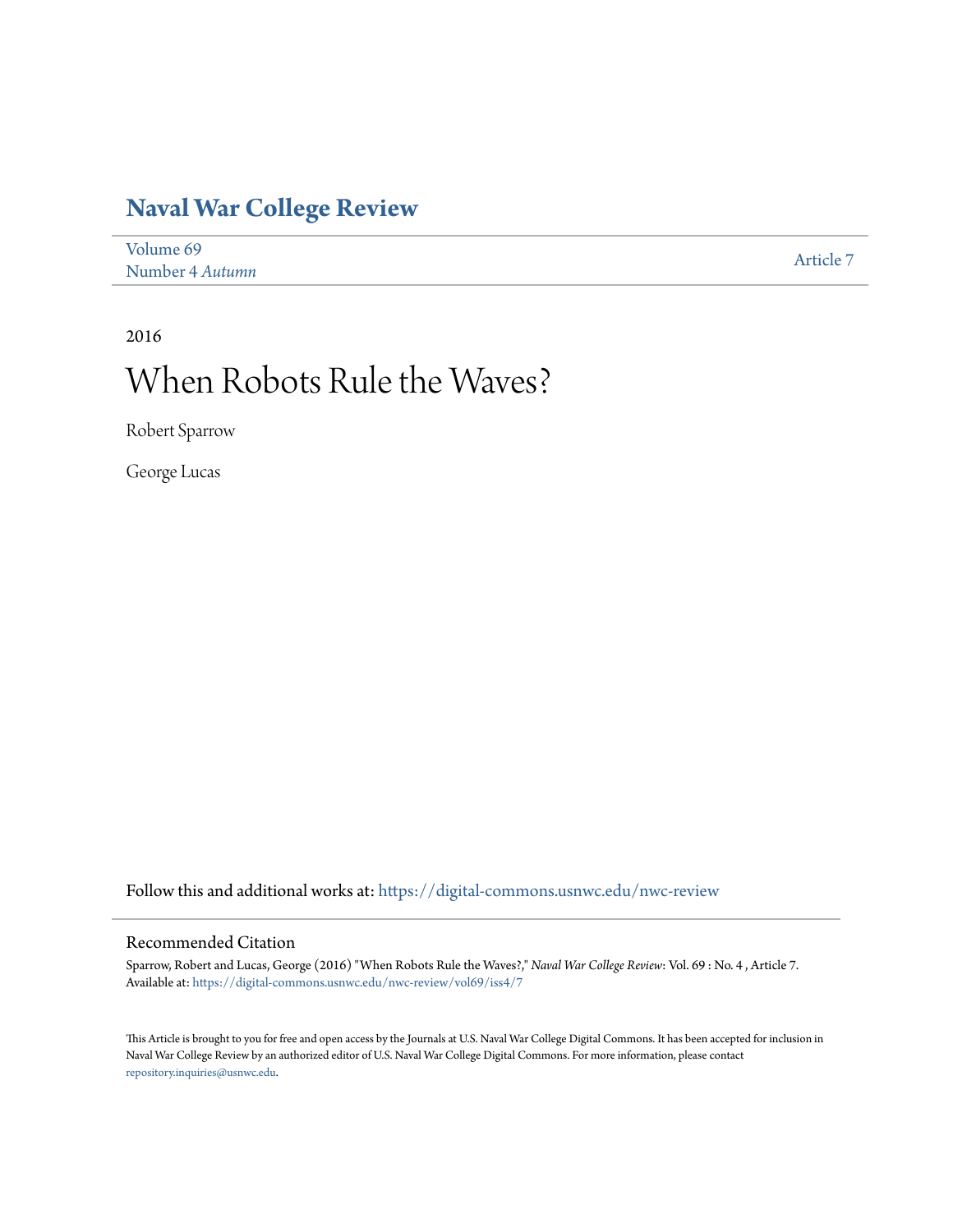## **WHEN ROBOTS RULE THE WAVES?**

*Robert Sparrow and George Lucas*

Pobotic weapons are widely believed to be the future of war.<sup>1</sup> ress in the science and engineering of robotics, alongside the cess of the U.S. Predator and Reaper drones in Iraq and Afghanist Dramatic progress in the science and engineering of robotics, alongside the perceived success of the U.S. Predator and Reaper drones in Iraq and Afghanistan, has led many commentators to conclude that the wars of the twenty-first century increasingly will be fought, by industrialized nations at least, using remotely piloted and autonomous weapon systems (AWSs).<sup>2</sup> This belief also is playing an important role in shaping the thinking and practice of militaries around the world, which are scrambling to purchase drones and to develop and deploy robots for both combat

*Robert Sparrow received his BA from the University of Melbourne and his PhD from the Australian National University and is presently at Monash University. At Monash he is a professor in the philosophy program, a chief investigator in the Australian Research Council Centre of Excellence for Electromaterials Science, and an adjunct professor in the Centre for Human Bioethics. He has authored numerous papers and book chapters on the ethics of military robotics, just war theory, human enhancement, and nanotechnology. He is a co-chair of the IEEE Technical Committee on Robot Ethics and was one of the founding members of the International Committee for Robot Arms Control. George Lucas received his BS from the College of William and Mary and his PhD from Northwestern University. He is professor emeritus at the U.S. Naval Academy and the Naval Postgraduate School. He is the author of the book* Military Ethics: What Everyone Needs to Know.

© 2016 by Robert Sparrow and George Lucas *Naval War College Review, Autumn 2016, Vol. 69, No. 4*

and combat-support roles. Thus, for instance, all the U.S. armed services have published "roadmap" documents detailing ambitious plans to integrate unmanned systems (UMSs) into their forces.<sup>3</sup>

The new enthusiasm for robots in military and policy circles has led to philosophers and ethicists paying increased attention to issues surrounding the military uses of robots. In particular, there is now a flourishing literature on the ethics of drone warfare and an emerging literature on the ethics of the development and deployment of *autonomous* weapon systems.<sup>4</sup> However, the high profile of aerial drones in the public eye—along with the fact that these are the systems that have seen most active service—has led to the latter literature focusing almost entirely on the ethical issues raised by autonomous uninhabited aerial vehicles and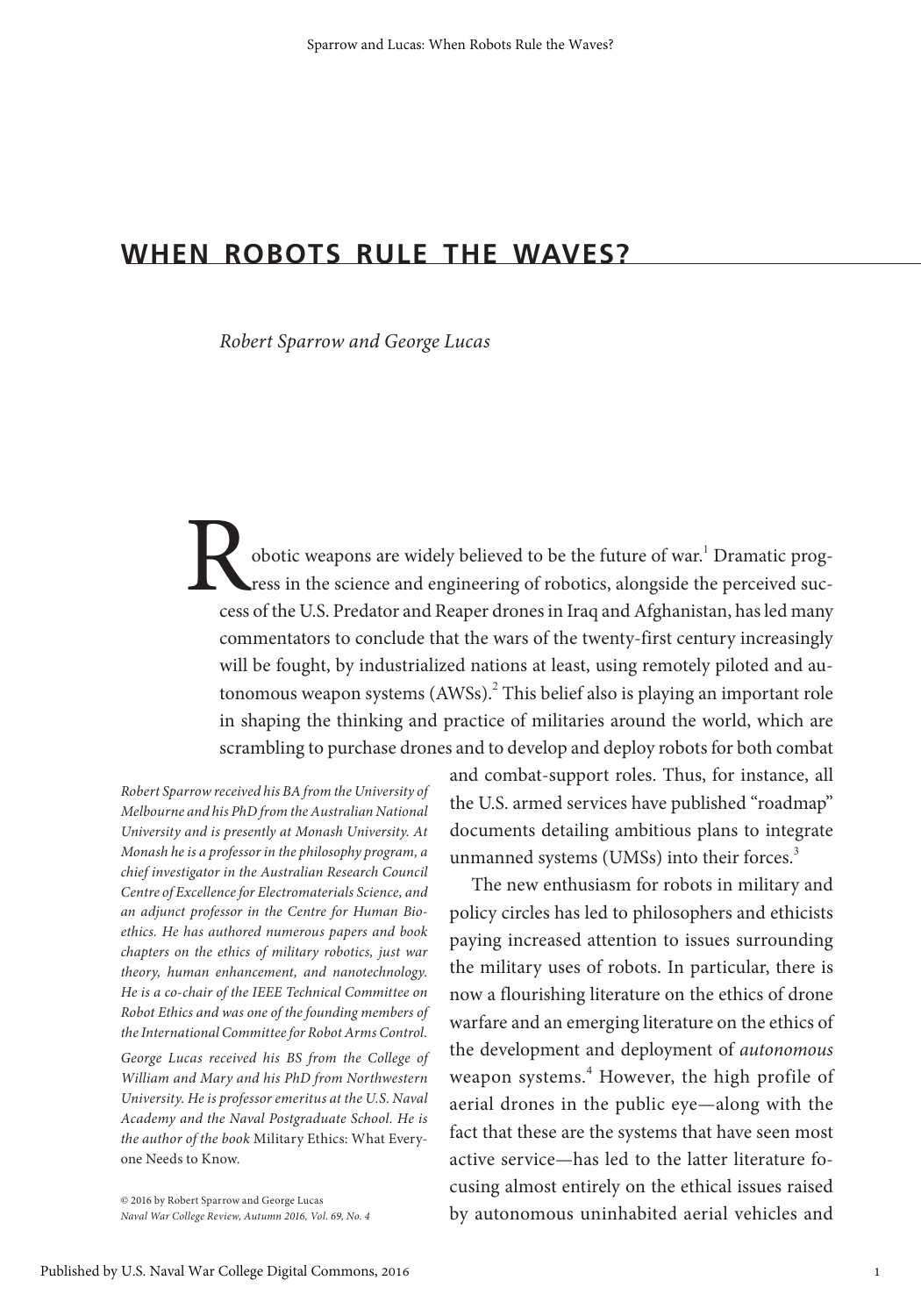uninhabited combat aerial vehicles. To date there has been comparatively little discussion of the ethical issues raised by the prospect of autonomous submersibles or autonomous surface vessels.<sup>5</sup>

We believe it is high time that philosophers and military ethicists begin to address this lacuna, especially given the rapid development and military potential of autonomous unmanned underwater vehicles (UUVs) and unmanned surface vehicles (USVs). $<sup>6</sup>$  Moreover, we believe that there are a number of ethical</sup> dilemmas specific to these technologies by virtue of the distinctive character of war at sea. This paper represents its two authors' initial attempt to collaborate —from somewhat contrasting ideological perspectives—in surveying and discussing these issues. We suggest that a number of unique and complex ethical questions are likely to arise regarding the applications of autonomous UUVs and USVs, including the following:

- 1. Should armed autonomous UUVs and USVs be understood (as the comparatively modest body of legal literature to date has posed the problem) as "vessels" or as "weapons"?
- 2. With what sorts of operations might autonomous UUVs and USVs legitimately be tasked in international, as opposed to territorial, waters?
- 3. Is the operation of armed autonomous systems compatible with freedom of navigation in international waters?
- 4. What is the capacity of future maritime and underwater autonomous systems, when weaponized, to abide by the requirements of distinction and proportionality in naval warfare?
- 5. What are the implications, with regard to the design and the ethics of the use of autonomous UUVs and USVs, of customary maritime duties, e.g., toward persons lost at sea?

Several of these issues may stand as significant barriers to the ethical deployment of autonomous UUVs and USVs, in some roles at least, for the foreseeable future<sup>7</sup>

Our investigation of these questions proceeds through eight sections. In section 1, we provide a brief account of our reasons for believing that unmanned systems will come to play an increasingly vital role in future naval combat, and, by way of illustration, we introduce briefly a number of UUVs and USVs already deployed by the U.S. Navy or currently under development. In section 2, we argue that war at sea has a distinctive ethical character. Consequently, the use of unmanned—and especially autonomous—systems in this context may generate ethical issues that the larger discussion of the ethics of unmanned systems may have missed. Section 3 highlights the importance of a question about the appropriate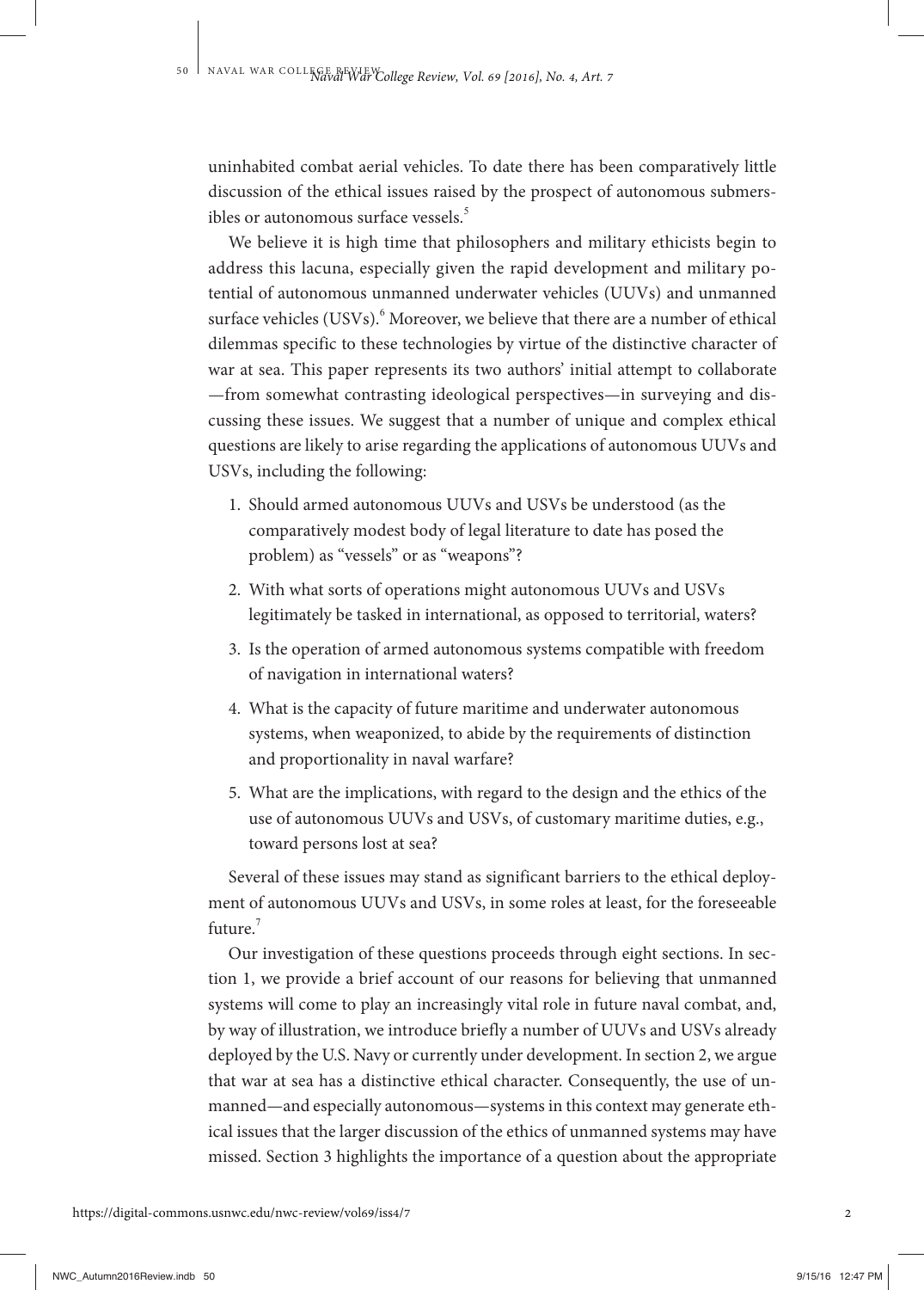way to conceptualize *armed* USVs and UUVs. We suggest that whether we think of particular systems as "vessels" or "weapons" will have implications for our understanding of the ethics of their applications, beyond merely the distinct legal regimes that apply to each, which we explore further in subsequent sections. Section 4 examines a range of issues that will arise about the operations of UUVs and USVs in different sorts of waters (e.g., territorial, international). In particular, we examine at length the implications of the operations of armed AWSs for freedom of navigation on the high seas. We then turn, in section 5, to discussing the ethical issues raised by the requirements of the principle of distinction for the operation of AWSs. While there are a number of reasons to believe that distinction poses fewer problems for AWSs on and under the seas than in other domains of warfare, we highlight the existence of four different cases in which it nevertheless remains a profound challenge. Section 6 considers the question of proportionality. As was the case with distinction, there are some reasons to expect proportionality calculations regarding civilian casualties to be easier in the context of war at sea than in other forms of warfare. However, once we acknowledge that both damage to the environment and enemy combatant casualties are relevant to the ethical (if not the legal) requirement of proportionality, even at sea proportionality also looks very difficult for machines. Section 7 complexifies the discussion of the preceding two sections by considering the standard of compliance with the principles of distinction and proportionality that we should require of AWSs; the possibility that maintaining a human being "in the loop" (or perhaps "on the loop") could prevent attacks on illegitimate targets; and the implications of the UMS for the requirement of "precautions in attack." In section 8 we discuss the implications of the duty of rescue that exists in the context of war at sea for the design and applications of UUVs and USVs. We suggest that the fact that coming to the rescue of combatants lost at sea would not risk the lives of the crew in the case of UMSs means that the duty of rescue may be especially stringent on such systems; on the other hand, unless they are designed to possess the *capacity* to rescue, they may have no such obligation. It will be especially important therefore to think through the question of the obligations on UMSs in war at sea when it comes to rescue before many (more) such systems are designed and deployed. Finally, by way of a conclusion, we offer some brief remarks about the overall nature of our discussion and some suggestions for productive lines of inquiry for further research.

## **SECTION 1: ROBOTIC WEAPONS FOR WAR ON AND UNDER THE SEA**

While aerial drones may have been hogging the limelight thus far when it comes to the military uses of robotics, there is currently an enormous amount of interest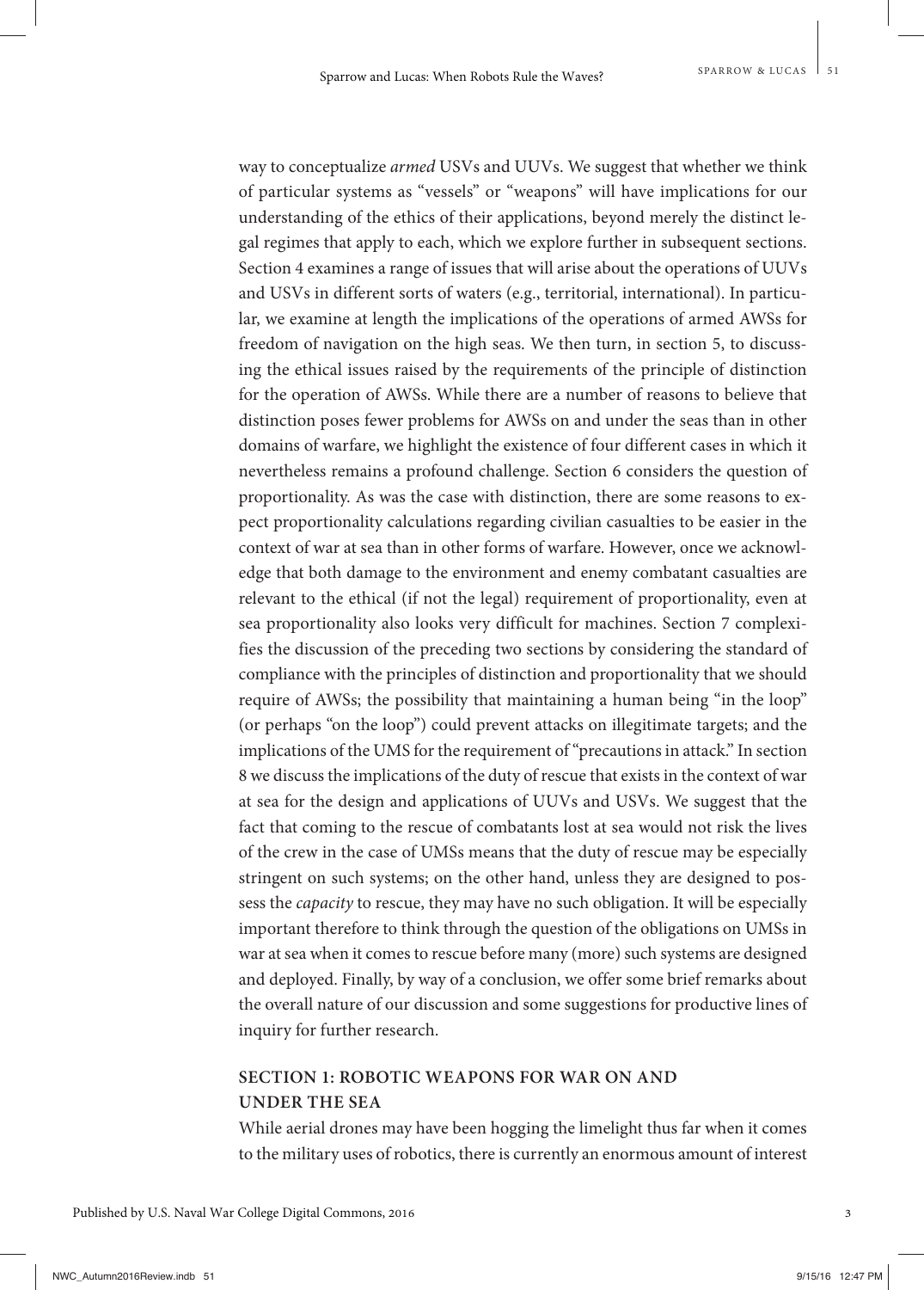in the development and application of remotely piloted, semiautonomous and autonomous weapons to fight wars on and under the sea.<sup>8</sup>

The existence of waves, currents, tides, and submerged obstacles and the difficulties of maintaining reliable communications through water in some ways make the oceans a more difficult environment for robots than the air. However, remaining afloat or submerged at a given depth is less technically demanding than remaining airborne, and surface vessels need to move in only two dimensions rather than the three required of aerial vehicles. The relatively small number of terrain types in war at sea and the virtual nonexistence of legitimate commercial traffic beneath the sea, as well as the fact that blue-water operations often may proceed without regard to concerns about running aground, also mean that for robots the oceans are a more tractable environment in which to conduct warfare than is the land.

Moreover, the results that might be achieved through the further development and deployment of UUVs and USVs are substantial. Operations at sea—especially underwater—are always dangerous, often dull, and often dirty, at least in the sense of being uncomfortable for and wearing on those involved. As such, many missions at sea are well suited to being assigned to robots. As we discuss further below, the military advantages to be secured by the development of autonomous systems for war on and under the seas, in particular, are enormous.<sup>9</sup>

For all these reasons, we expect that naval operations will be the next frontier for the development and deployment of robotic weapons in the coming decade(s). As we are most familiar with the U.S. UUV and USV programs, we will support and illustrate this claim with a brief discussion of the U.S. Navy's progress in this area. However, a number of countries currently are developing such systems.<sup>10</sup>

A graphical overview of the U.S. Navy's inventory of systems at the time of writing may be found in *Unmanned Systems Integrated Roadmap FY2013–38.*

#### *Surface Vessels*

Unmanned surface vehicles have enormous potential in naval operations, although this potential is just beginning to be explored. The fact that these UMSs operate on the surface means that maintaining a human being in (or on) the loop is more feasible than it is for submersibles. Nevertheless, as in the case of UMSs more generally, there are still powerful military and economic dynamics pushing toward the development of systems that are capable of fully autonomous operations.

The U.S. USV inventory already includes a number of systems of different sizes and intended for different roles, with more under development. Navy scientists are using self-propelled, self-guided, and self-sufficient "wave gliders" (essentially modified solar- and wave-powered surfboards) manufactured by Liquid Robotics to gather meteorological and oceanographic data; in the future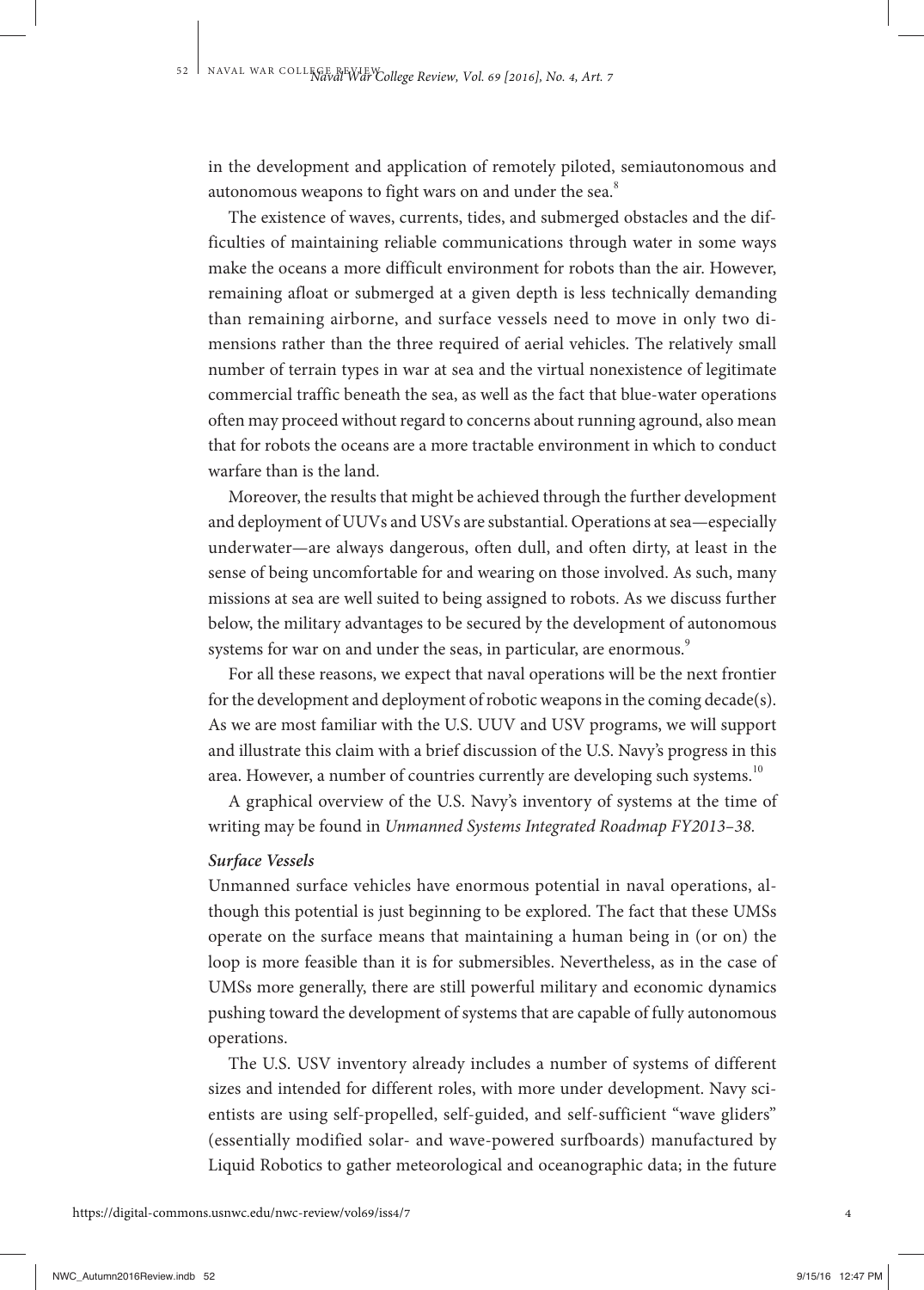

these systems might be used for intelligence, surveillance, and reconnaissance (ISR) missions.<sup>11</sup> The U.S. Navy has trialed USVs for maritime security and fleet protection. The Spartan Scout is a rigid-hull (aluminum) inflatable boat that is capable of remote-controlled and semiautonomous operations. Software called CARACaS (for "Control Architecture for Robotic Agent Command and Sensing"), which allows one human supervisor to oversee the operations of a number of USVs, has been used to provide USVs with the capacity for swarming to intercept enemy vessels.<sup>12</sup> Of course, the same systems might serve as weapons platforms that could be deployed in aggressive forward postures without placing crews at risk. The U.S. Navy tested a version of Spartan Scout armed with .50 caliber machine guns as early as 2002 and successfully demonstrated the firing of missiles from it in 2012.<sup>13</sup> The technology that makes possible defensive swarming also enables unmanned craft to swarm offensively, with the aim of overwhelming enemy ship-based defenses.

The U.S. Navy is also actively interested in developing an antisubmarine warfare (ASW) capability using USVs. The Defense Advanced Research Projects Agency (DARPA) has responded to the threat posed to U.S. vessels by the new generation of quiet diesel submarines by initiating a program to build and test an autonomous trimaran capable of tracking submerged enemy submarines for extended periods.<sup>14</sup> The Anti-submarine Warfare Continuous Trail Unmanned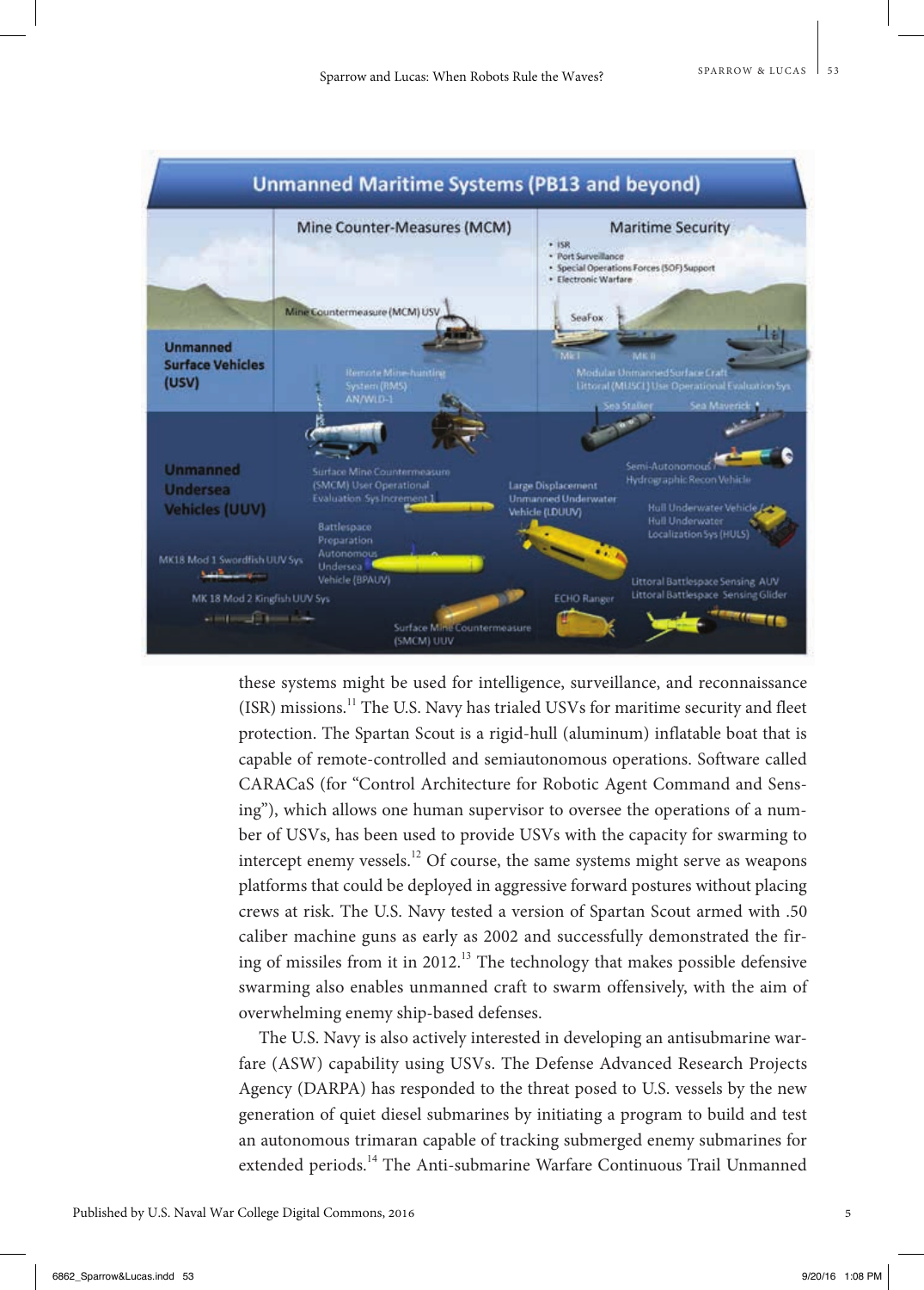Vessel, or "Sea Hunter," is currently scheduled for trials beginning in 2016; the key navigational and collision-avoidance systems for this vessel underwent successful trials using a test boat in January  $2015$ .<sup>15</sup> Should this project come to fruition, we would expect to see extended-range autonomous navigation and collision-avoidance capabilities rolled out to any number of other surface vessels.

#### *Submersibles*

Submarine operations are notoriously dangerous, so removing human crews from submersibles wherever possible is arguably a moral imperative; it also has a number of other benefits. Because unmanned systems carry no crew, they can be significantly smaller than the manned systems required to carry out similar operations. This permits UUVs to operate more quietly, for longer periods, and with a longer range. Autonomous UUVs, in particular, show enormous potential for operating for very long periods without needing to surface to replenish oxygen or fuel supplies or to return to base to rotate crews. This renders them ideal for roles in which the capacity to loiter undetected is an advantage. Indeed, because any emissions risk giving away two of the most vital secrets of a submersible—its presence and its location—the capacity to operate autonomously is a requirement for an effective unmanned submersible.

It is therefore no surprise that the U.S. Navy has an ambitious program of research and development of UUVs, especially autonomous UUVs, as well as a number of existing systems already deployed. For reasons of space, we will discuss only a few of these.<sup>16</sup>

UUVs' capacities for stealth and for use in circumstances in which it might be too expensive or dangerous to deploy a manned vessel make them ideal for ISR. Almost every UUV we have seen discussed in the literature is advertised as having a valuable role to play in ISR. For instance, the Sea Maverick and Sea Stalker UUVs (see the figure) are small(ish) semiautonomous submarines intended to carry out reconnaissance missions in depths of up to one thousand feet.<sup>17</sup> The Littoral Battlespace Sensing-Glider uses an innovative propulsion system involving changes of buoyancy to travel the oceans for up to a month at a time and return oceanographic data useful for submarine warfare.<sup>18</sup> The U.S. Navy also is experimenting with more-speculative systems such as the Cyro jellyfish, with the thought that a network of small, submersible, low-cost but hard-to-detect systems could provide valuable intelligence on enemy activities in contested waters.<sup>19</sup>

Similarly, UUVs have an obvious utility in countermine warfare, which role can be especially dangerous for manned vehicles. The U.S. Navy possesses a number of systems intended to perform this function, including the Mark 18 (Mod 1) Swordfish, the Mark 18 (Mod 2) Kingfish, and the Littoral Battlespace Sensing autonomous underwater vehicle (AUV), all derived from variants of the Remote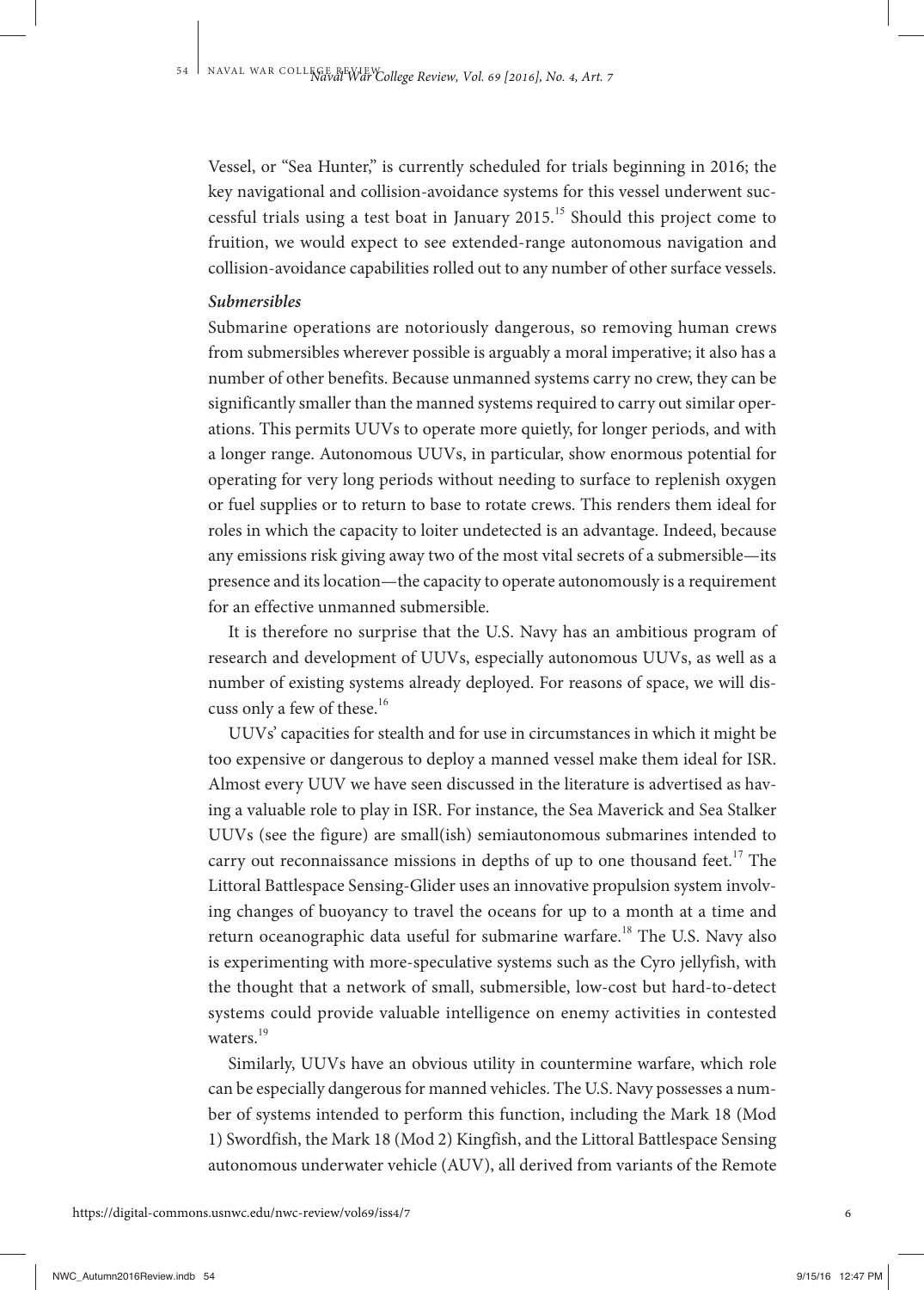Environmental Monitoring Unit System (known as REMUS) AUV manufactured by Hydroid, as well as the AN/BLQ-11 autonomous unmanned underwater vehicle (formerly called the Long-Term Mine Reconnaissance System), which may be launched from the torpedo tubes of *Los Angeles*- and *Virginia*-class submarines.<sup>20</sup> The mine countermeasures package for the littoral combat ship is based around an autonomous remote multimission vehicle (RMMV) that detects mines with a variable-depth, towed-array sonar.<sup>21</sup>

Importantly, as we discuss further below, armed UUVs themselves share much in common with naval mines (what is an autonomous torpedo but a "swimming" mine?) and may be used in a similar role. Indeed, mine warfare is on the verge of a profound revolution, made possible by the capacity to separate the sensor packages that detect enemy vessels from the submerged ordnance that is tasked with destroying them. While the U.S. Mk 60 en*cap*sulated *tor*pedo (CAPTOR) deepwater mine already had provided proof-in-principle of this possibility, recent innovations in sensors, marine propulsion, and autonomous navigation have expanded the prospects for development of such systems radically. In the future, nations may defend themselves—or deny the sea to others—using large arrays of networked sensors that communicate targeting information directly to a smaller number of autonomous armed UUVs lurking in the depths nearby.<sup>22</sup>

Finally, perhaps the most ambitious set of roles anticipated for any UUV consists of those the large-displacement unmanned underwater vehicle (LDUUV) is supposed to fulfill. The LDUUV is an experimental autonomous submarine intended to be able to navigate and operate under water for extended periods after being launched from a shore-based facility, an appropriately equipped nuclear submarine, or a surface vessel. The tasks envisioned for it include underwater reconnaissance and mine countermeasures, but extend to carrying and deploying smaller UUVs, or even to launching aerial drones for surface reconnaissance.<sup>23</sup> The U.S. Department of Defense recently announced a tender process to provide LDUUVs with an ASW capability. $^{24}$ 

It is clear that the ultimate conclusion of the technology trajectory being explored in this system is a fully autonomous submersible capable of the same range of operations as a manned submarine.<sup>25</sup> In the discussion that follows, it is often the LDUUV, including future developments thereof, that we have in mind when we discuss the issues raised by the prospect of armed autonomous UUVs.

## **SECTION 2: THE DISTINCTIVE ETHICAL CHARACTER OF WAR AT SEA**

There has been a small but productive discussion in the literature concerning the legal status of UUVs and USVs.<sup>26</sup> However, to date there has been little discussion of the *ethical* issues these systems raise. Our concern here is primarily with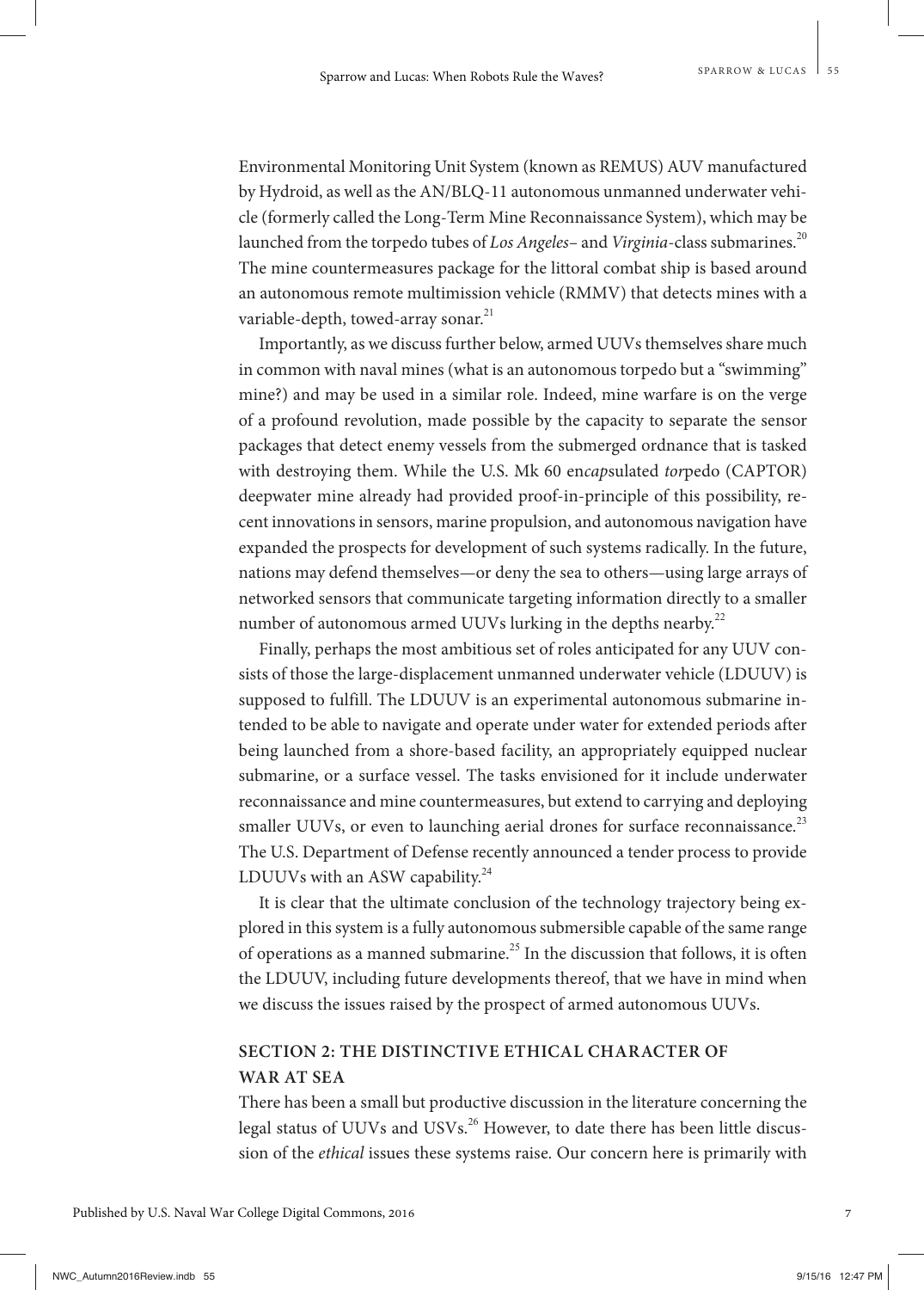the latter topic. Insofar as legal instruments reflect, at least in part, the existing consensus on the duties and obligations of those whose activities they govern, we sometimes will refer to legal texts and precedents in the course of our argument. Nevertheless, we write in the conviction that the law does not exhaust ethics. Not only do provisions of the law fail to address ethical concerns, but those very legal constraints may pose moral dilemmas that will need to be addressed in operational policy and naval warfare strategy. In addition, there may be obvious ethical demands on warfighters that are yet to be codified in law. Indeed, there may be activities that are legally permitted but morally impermissible.<sup>27</sup> Ethical principles may provide useful guidance to warfighters where current law is silent or lacking. They also may motivate and inform attempts to revise, extend, or supplement existing law.

One reason to believe that the development of robotic weapons for naval warfare might raise new ethical issues is that war at sea differs in important respects from war in (most) other environments.<sup>28</sup> As a result, the moral norms and customs that have evolved to regulate naval warfare are arguably more demanding than those regulating warfare elsewhere, are more deeply entrenched in the consciousness of warfighters, and have distinctive elements.

A full investigation of what is ethically distinctive about naval warfare is beyond the scope of this article. However, a brief excursion into this topic will prove useful to frame our subsequent discussion. We believe that four features of war at sea play a key role in shaping the ethical (and legal) codes that regulate the activity of naval combatants.<sup>29</sup>

(1) In wartime as in peacetime, the sea itself is a deadly adversary of those who travel on or under it. Even in peacetime, hazards—in the form of strong winds, rough seas, and hidden reefs—abound, while shipwreck and drowning are everpresent dangers. In wartime, seafarers who are forced to abandon ship after an enemy attack may find themselves facing nearly certain doom: alone in freezing waters or floating in a small life raft, and thousands of miles from land.

(2) Because of the hostile nature of the marine environment, life at sea is primarily a collective life, one in which men (and increasingly women) are thrown together in a mutual endeavor framed by the possibility of misadventure.<sup>30</sup> Few people go to sea by themselves. Rather, people go to sea together in vessels, and therein form miniature—or, on modern capital ships, quite large—societies in the midst of a hostile environment.

These first two facts already have two important consequences for ethical understandings regarding war at sea.

First, the collective nature of life at sea and the shared vulnerability of all seafarers to misadventure and drowning mean that a strong expectation of mutual aid has grown up among those who go to sea. In particular, all those who go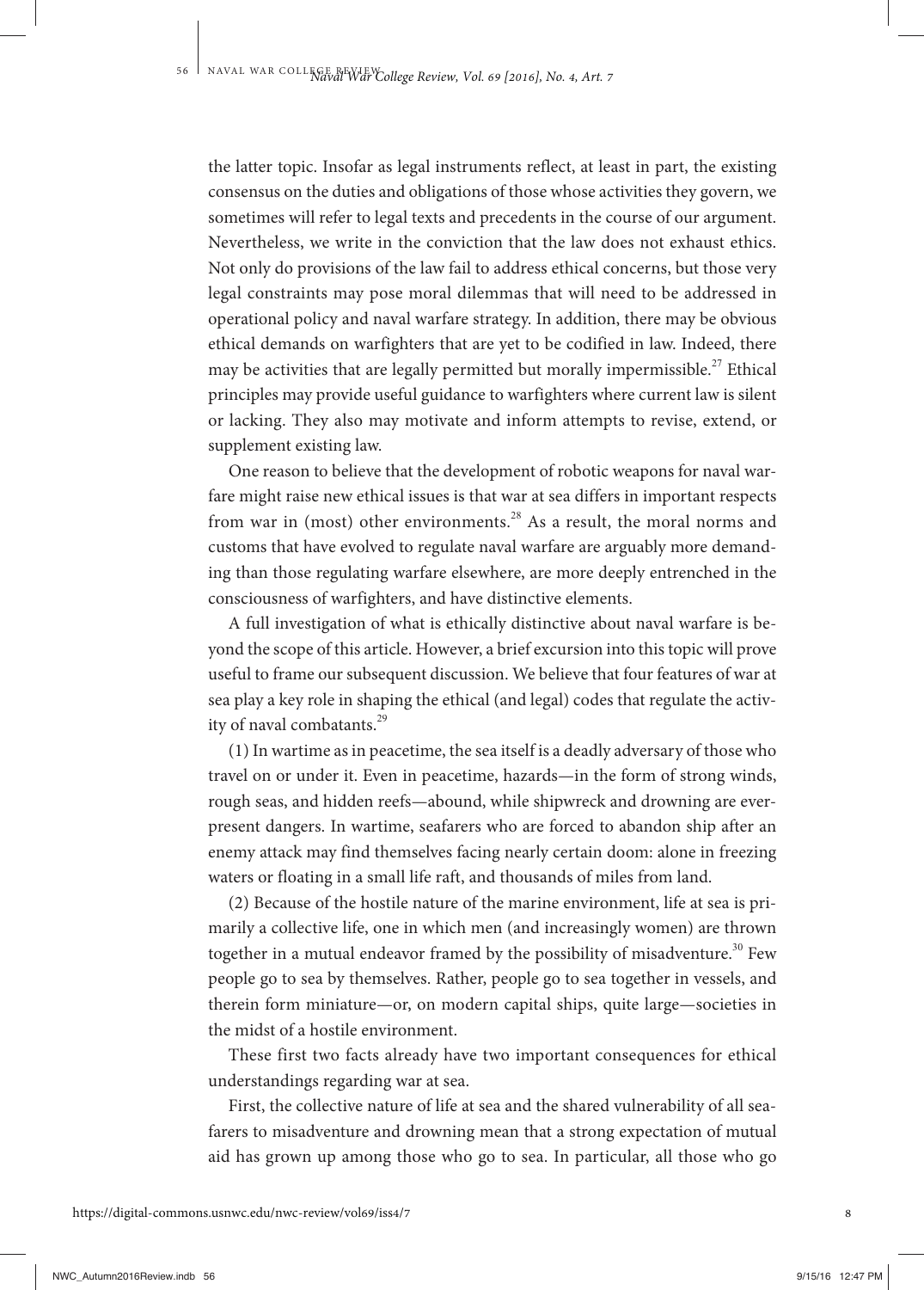to sea are understood to have a duty to come to the aid of those who are lost at sea, whenever it is possible to do so without serious danger to themselves. This duty transcends ordinary national loyalties and has no direct analogue in land warfare.<sup>31</sup> The development of this expectation may be accounted for as a function of the need for a form of social insurance for this risky endeavor; each and every person at sea is safer if there is an expectation that everyone will come to the rescue of anyone as required, and consequently it is in each and every individual's interest if this expectation is promulgated widely and failures to live up to it are subject to sanctions, both formal and informal. Obviously, war—and the dehumanization of the enemy that often accompanies it—places this expectation under stress. Nevertheless, because enemy sailors in the water are no longer combatants, by virtue of being hors de combat, and because the risk of being in need of rescue is higher for all seamen during wartime, the expectation remains that vessels will render aid to, and will attempt to rescue, individuals lost at sea regardless of their nationality *when they have the capacity to do so and as long as doing so would not jeopardize the safety of the vessel and those on board*. <sup>32</sup> Moreover, the extent to which all those who go to sea share a distinct way of life compared with those who remain on land—and the solidarity that this encourages—along with the constant danger posed by the sea to all combatants ensures that this duty of rescue remains central to maritime culture, even in wartime.<sup>33</sup>

Second, the ethical and legal codes that govern war at sea are primarily concerned with the activities and fates of "vessels." As the operations of a ship are the result of a cooperative activity, it is often not possible to distinguish between the intentions of the commanding officer and that of his or her crew. Nor is it usually possible to attack some persons on board a vessel without targeting the vessel as a whole and thus risking the lives of everyone aboard. For these reasons, seamen literally sink or swim together. Thus, it is both natural and appropriate that the vessel be the primary locus of attention in ethical (as well as legal) deliberation about naval warfare.

Two other features of war at sea are important to bear in mind when thinking about ethics in that context. These concern the unique relationship between combatants and noncombatants in naval combat.

(3) The sea is more sparsely populated than the land, and in wartime the vessels that sail on or under it divide more or less naturally into those that are participating actively in the conflict and those that are not.<sup>34</sup> That is to say, especially with the benefits of modern sensor packages, military vessels are distinguished more easily from civilian vessels than groups of armed men are distinguished from civilians in land warfare, and it is more difficult for combatants to hide among the noncombatant population. Thus, with the exception of merchant vessels (of which, more below), which might have been pressed into service to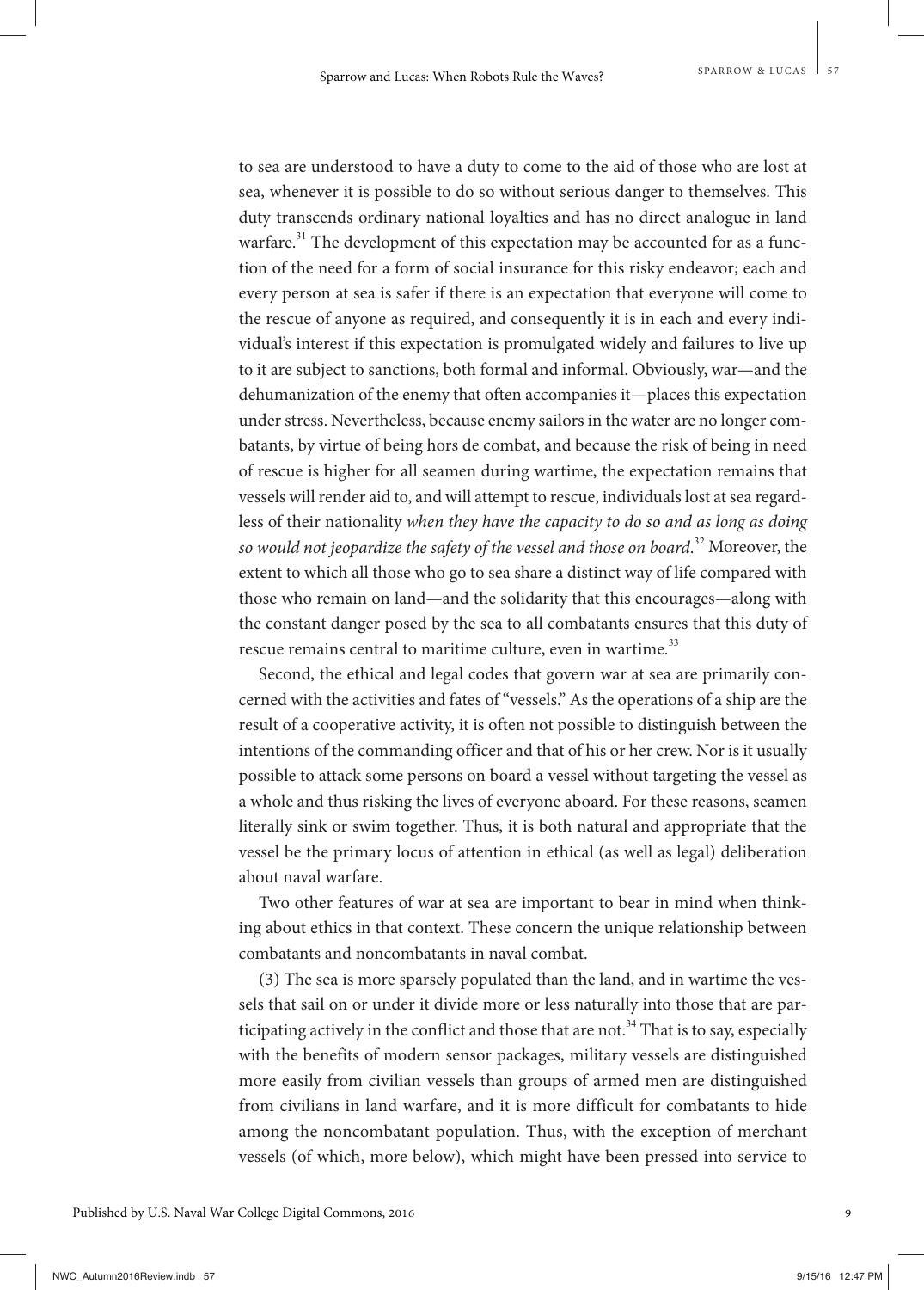carry cargo or personnel for military purposes, it is generally much easier to distinguish legitimate from illegitimate targets at sea than it is in other forms of warfare.<sup>35</sup>

On the other hand, (4) the comparatively featureless nature of the oceans and the lack of local geographical references for national and other relevant political boundaries mean that it is harder to separate combatants and noncombatants geographically. This problem is exacerbated by the fact that oceangoing commerce is essential to the flourishing—and even to the survival—of modern nations, with the consequence that, even during wartime, merchants will continue to ply the seas with their goods and passenger ships and ferries will continue to transport civilians.<sup>36</sup> At least partly in recognition of this fact, the high seas remain a "commons," owned by no one and available for use by everyone.

These latter two features of war at sea have led to the development of a sophisticated set of practices and agreements around the activities of belligerent and neutral parties intended to allow neutral parties to continue to navigate the seas peacefully even when wars are being fought. Customary international law relating to naval warfare attempts to balance the competing demands of national sovereignty and freedom of navigation, and distinguishes among belligerent and neutral nations' internal waters, territorial waters, and exclusive economic zones (EEZs) as well as the high seas, and places limits on the sorts of activities that legitimately may be pursued in each.<sup>37</sup> As we shall see below, understanding the competing considerations informing these treaties also will prove useful to resolving ethical issues relating to the areas and roles in which UUVs and USVs legitimately may be deployed.

We do not want to exaggerate the extent to which the ethics of war at sea differs from the ethics of fighting wars in other environments. The fundamental moral framework for naval warfare, as for land or air warfare, is outlined in just war theory. The special features we have highlighted here may be accounted for as consequences of the application of just war theory to the peculiar character of war at sea. Moreover, each of the various features of war at sea highlighted above may have some counterparts in other domains of warfare.<sup>38</sup> Nevertheless, drawing attention to the way in which the ethics of war at sea is structured by its special contextual circumstances may productively inform deliberation about the ethics of the development and deployment of robotic weapons in this context.

## **SECTION 3: THE STATUS OF ARMED USVS AND UUVS—VESSELS OR WEAPONS?**

As noted above, the legal and ethical codes that govern war at sea are mostly concerned with the activities of ships and submarines and place demands on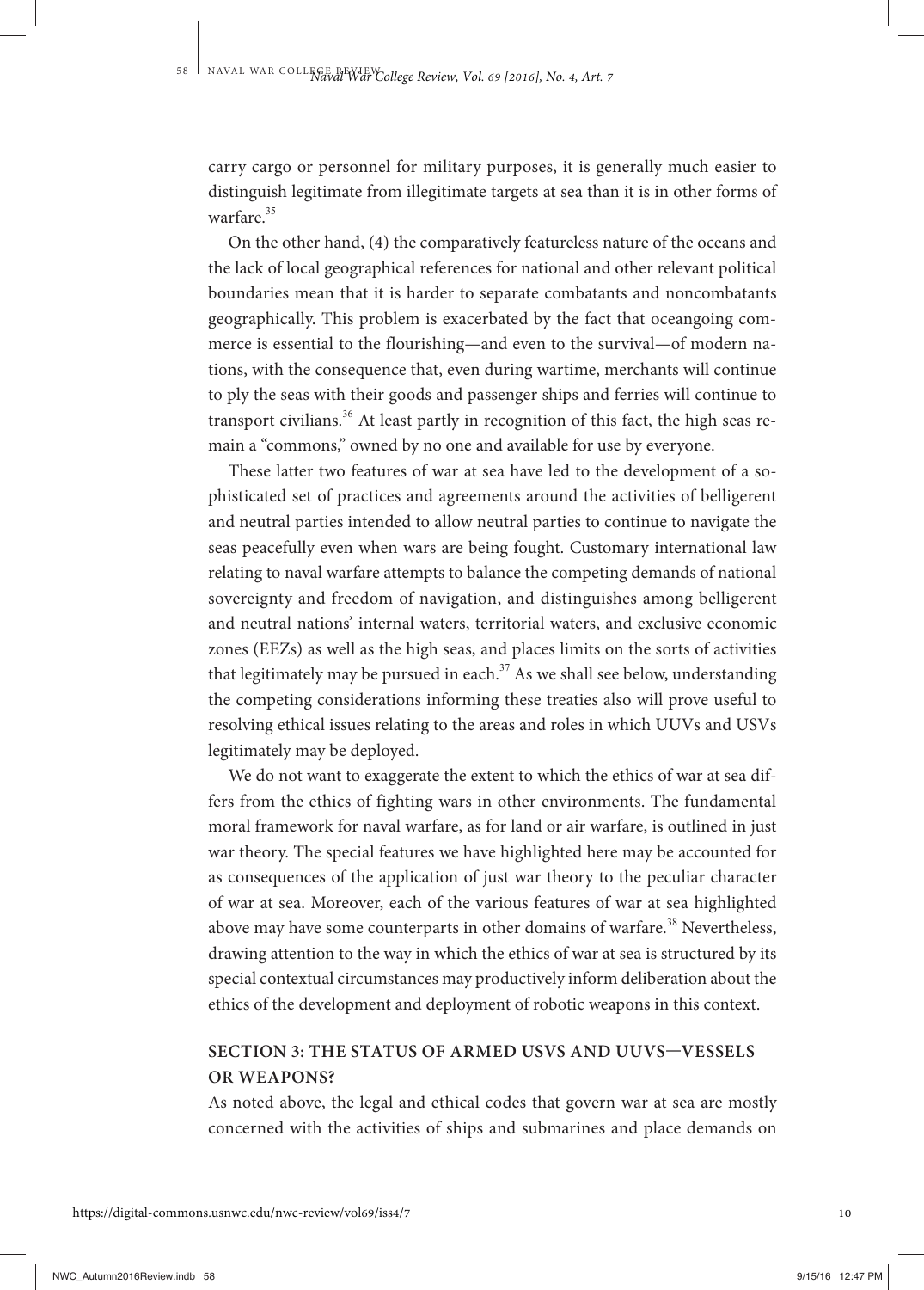individuals primarily—although not exclusively—through their roles on these vessels.

A number of legal authorities already have begun to consider whether or when UUVs and USVs should be considered "vessels" under the law of the sea. The emerging consensus seems to be that autonomous UUVs and USVs, at least above a certain size, *should* be classed as vessels.<sup>39</sup> While remotely piloted vehicles plausibly might be held to be extensions of the vessel(s) from which they are operated, systems capable of extended autonomous operations should be understood as vessels in their own right.<sup>40</sup>

As we shall see below, the question of how we understand USVs and UUVs is also central to the ethics of their design and application. The more we think of these systems as autonomous and controlled by an onboard computer, and the more roles they become capable of fulfilling, the more natural it is to think of them as vessels. However, as the discussion below highlights, understanding them as vessels appears to impose demanding ethical requirements on their capacities and operations, especially relating to distinction, proportionality, and the duty of rescue.

An alternative way of addressing these requirements, in the light of such conundrums, is to think of armed autonomous USVs and UUVs themselves instead as *weapons,* which may be *deployed by warfighters,* who then become *responsible*  for ensuring that the *use* of the weapon meets the requirements of distinction, proportionality, and so on.<sup>41</sup> Yet as we shall see, this way of proceeding generates its own challenges. An important early finding of our research, then, is that much work remains to be done to clarify the best way of understanding the status of armed UUVs and USVs in the context of the larger ethical framework governing war at sea (as opposed merely to their current legal status).

#### **SECTION 4: DEPLOYMENT—WHERE, WHEN, AND WHY?**

The UN Convention on the Law of the Sea (UNCLOS) attempts to balance the competing claims of national sovereignty and freedom of navigation in peacetime by distinguishing among different sorts of waters regarding their statuses and the permissibility of different sorts of activities therein. Customary international law relating to naval warfare extends this to regulate the relations between belligerent and neutral parties insofar as possible. The research and analysis required to assess the operations of USVs and UUVs within these frameworks are beginning to be undertaken now, and some initial results are starting to emerge.<sup>42</sup> Thus, for instance, Andrew Henderson suggests that "UUVs may operate freely in both the high seas and the EEZ while exercising the requisite due regard for the interests of other vessels and posing no threat to the territorial integrity of the coastal state"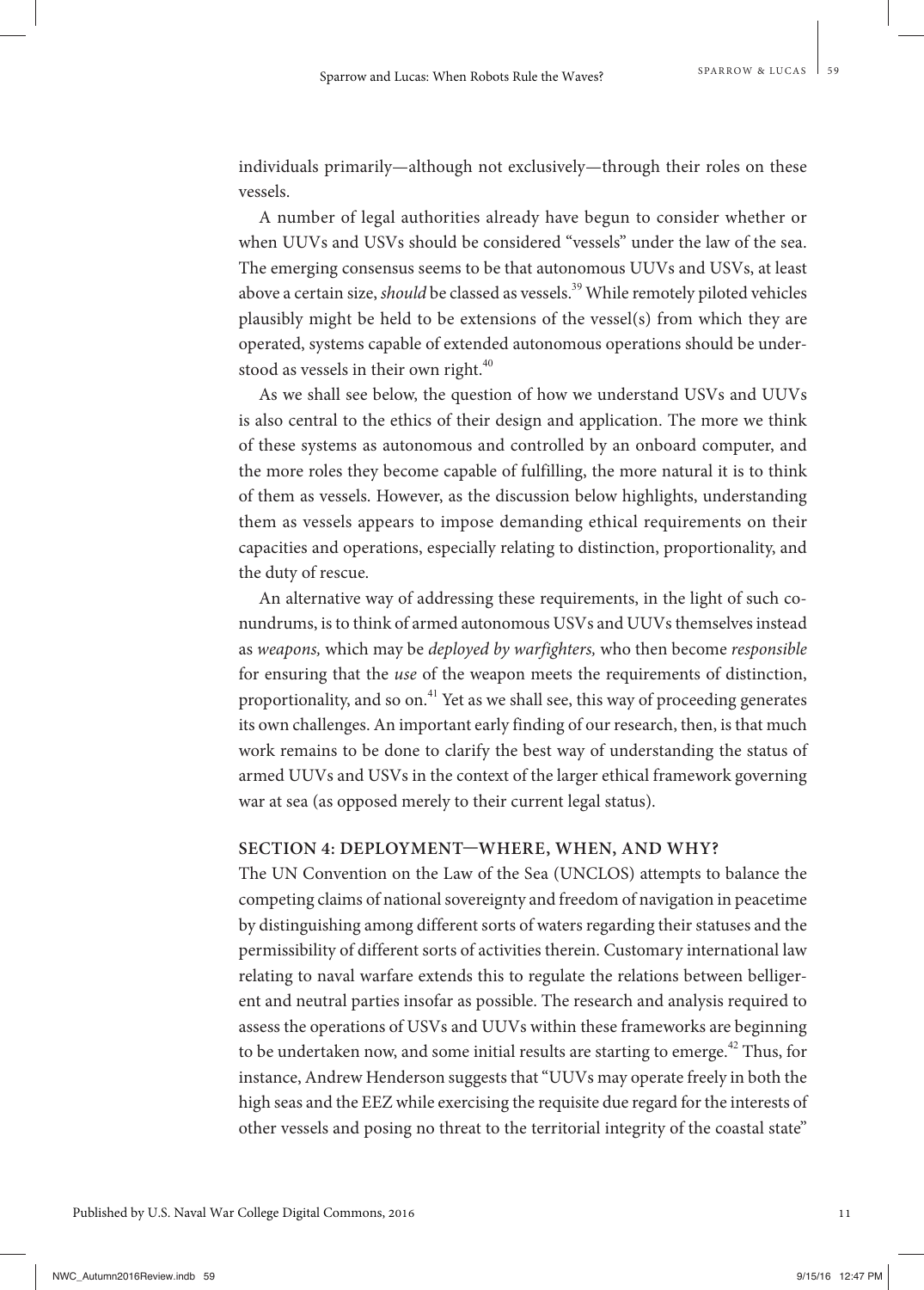and remain submerged while exercising transit passage in international straits and archipelagic-sea-lanes passage in archipelagic sea-lanes. In territorial seas, he suggests, UUVs must operate on the surface to exercise the right of innocent passage and display appropriate lights and make sound signals to facilitate safety of navigation.<sup>43</sup> Brendan Gogarty and Meredith Hagger also suggest that USVs and UUVs would be restricted in the activities they can undertake while exercising the right of innocent passage.<sup>44</sup> Rob McLaughlin emphasizes that USVs and UUVs are clearly subject to the Convention on the International Regulations for Preventing Collisions at Sea (COLREGs) and must be capable of avoiding collisions to such a degree that they could be said to maintain what he paraphrases as a "proper and sufficient lookout." He also allows that the presence of a foreign submerged UUV within a nation's territorial waters might constitute a sovereign affront justifying the use of armed force. $45$ 

We leave the task of settling the legal questions raised by the deployment of UUVs and USVs in various sorts of waters to others qualified to complete it. However, some discussion of the deeper ethical questions underpinning and surrounding the relevant legal frameworks is appropriate here, and we hope it will inform the ongoing legal debate usefully.

It does seem reasonable, for instance, that the moral right nations have over their territorial waters, and to a lesser extent their continental shelves and EEZs, should allow them to exclude USVs and UUVs conducting—or perhaps just capable of conducting—certain sorts of operations. If nations have a right to prevent other nations from conducting mining or survey operations in their EEZs or carrying out operations injurious to their security in their territorial waters, this right surely would carry over consistently to exclude unmanned vessels just as much as manned vessels. Indeed, arguably the fact that UUVs and USVs are unmanned makes their use in these sorts of waters *more* suspicious and threatening to the interests of sovereign governments, on the assumption that other nations will be more likely to deploy such vessels in hazardous environments that might generate a military response, given that doing so will not place a human crew at risk of death or capture. Requiring such systems to confine themselves to innocent passage through territorial waters is at least a partial solution to this problem.

The ethics of the use of autonomous UUVs and USVs on the high seas remains an open—and controversial—matter. At first sight at least, the right to freedom of navigation in international waters appears to extend to inclusion of these systems, presuming that they do not pose too much of a navigational hazard to other vessels. However, interestingly, this presumption rests on an understanding of them as vessels and may be unsettled when we start to consider the prospect of *armed*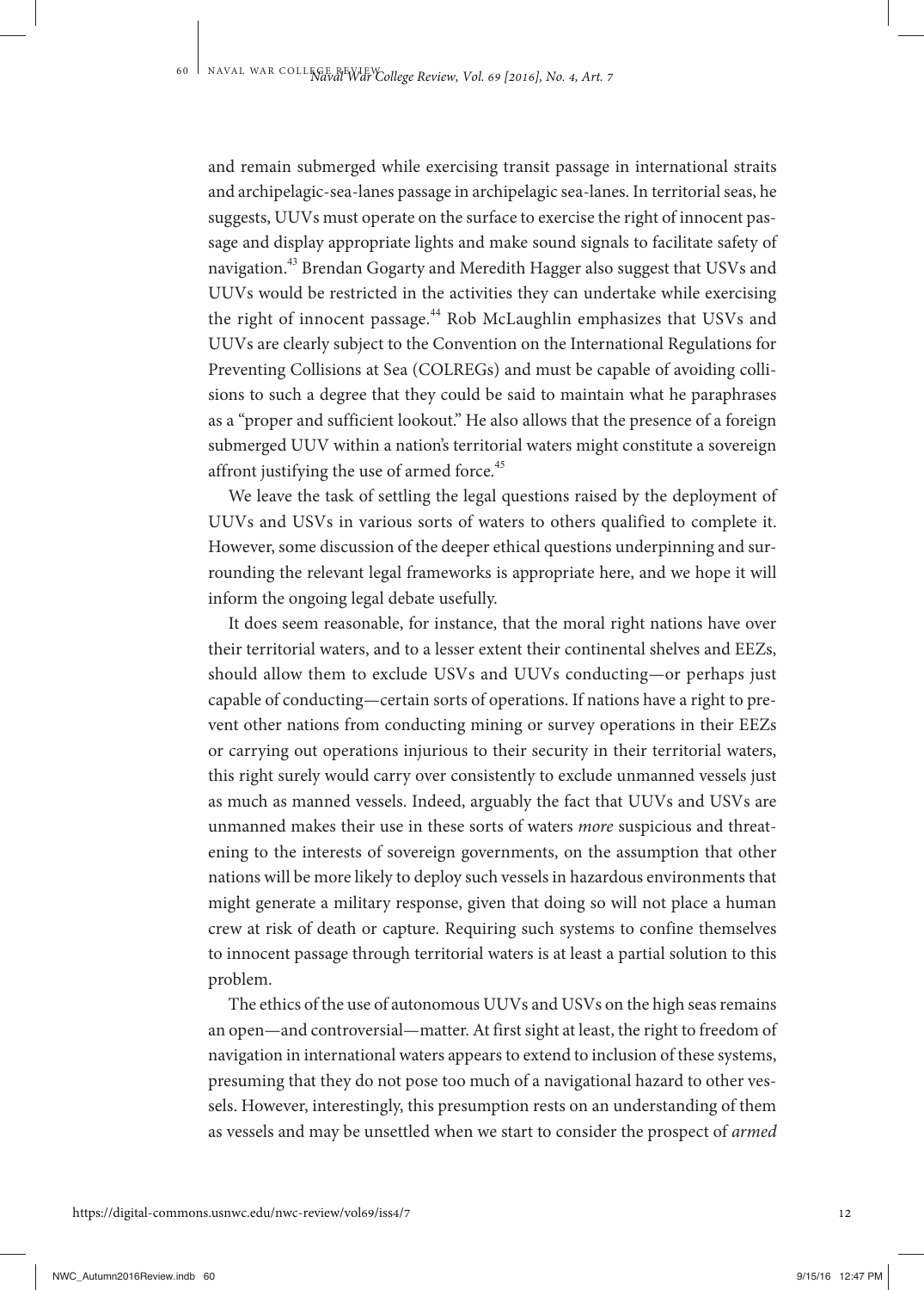autonomous UUVs and USVs and whether such systems should be thought of, instead, as weapons.

Roughly speaking, the operations of vessels in international waters are permissible as long as they are compatible with the right of free navigation of other vessels through the same waters. Thus, if they are to operate on the high seas, UUVs and USVs must have the capacity reliably to avoid posing a hazard to other vessels. At a bare minimum, this requires taking the appropriate measures to minimize the risk of collision. While the COLREGs spell this out as requiring all vessels "at all times [to] maintain a proper lookout by sight and hearing"—phrasing that encourages the reader to presume a human being will be on board, or at least supervising remotely—we can see no reason why a fully autonomous system that proved equally capable of avoiding collision with other vessels without human supervision should not be judged to meet the appropriate standard.<sup>46</sup>

Of course, *armed* UUVs and USVs operating on the high seas would appear to pose risks to commercial shipping and to the warships of neutral nations beyond simply the risk of collision; they might (accidentally) fire on them, for example. Their significance for the right of freedom of navigation is therefore likely to depend on their capacity to distinguish between legitimate and illegitimate targets of attack, as discussed in sections 5 and 6 below.

A key question in the larger debate about the ethics of autonomous weapons concerns whether—by analogy to what we suggested was the case with regard to the capacity to avoid collision—it would be sufficient to render the use of such weapons permissible if they were capable of achieving results similar to the standard required of human beings with respect to compliance with the moral principles of distinction and proportionality. Those inclined to understand the principles of *jus in bello* as grounded primarily in a concern for the rights of noncombatants are likely to believe that this would be sufficient to render the use of AWSs permissible—and indeed may be tempted to the conclusion that their use will be *mandatory* once such weapons become capable of exceeding human performance in this regard.<sup>47</sup> On the other hand, a number of authors have suggested that if we think of the requirements of *jus in bello* fundamentally as ethical demands on the human being making the decision to use lethal force, we may conclude that the absence of a human will at the moment the attack is carried out means that autonomous weapons cannot be said to comply with these principles at all.<sup>48</sup> Insofar as our concern is with the compatibility of the operations of AWSs with the right to freedom of navigation rather than with the wider conceptual debate concerning the ethics of autonomous targeting, though, it appears that the relevant standard of discrimination is just that required of human beings in similar circumstances.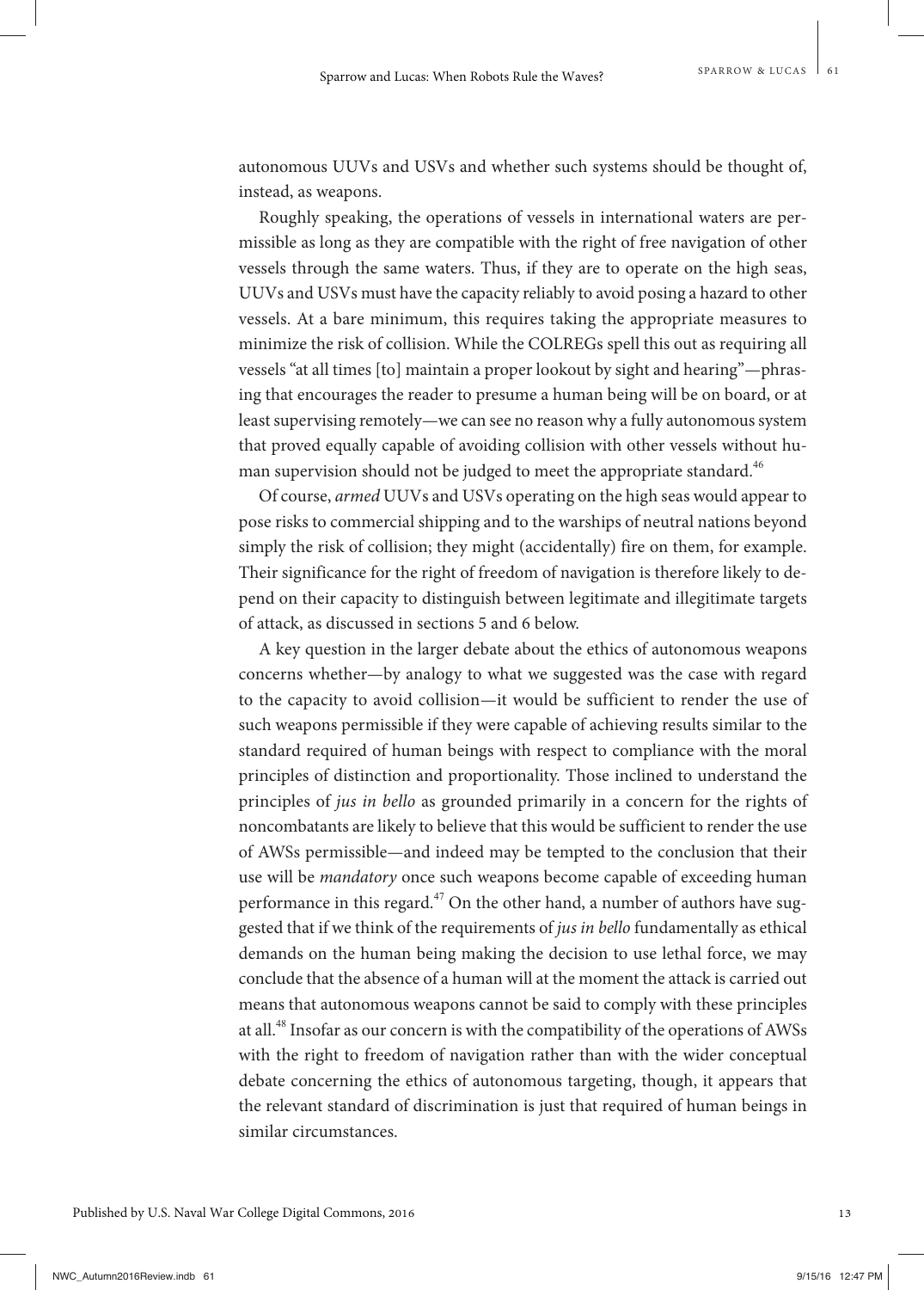However, there is another reason to worry that achieving a high standard when it comes to the capacity to distinguish between legitimate and illegitimate targets may not be sufficient to render the use of AWSs ethical on the high seas. The presence of AWSs operating in particular waters might exercise a "chilling" effect on commercial shipping over a wide area—and thus impinge on the right of freedom of navigation—even if the chance of an accidental attack by AWSs was extremely remote, given the capacities of these systems. This possibility seems especially likely if we think of autonomous UUVs and USVs as weapons rather than vessels. Indeed, one well might argue that armed autonomous UUVs at least should be understood as sophisticated versions of free-floating mines, and consequently should be prohibited.<sup>49</sup> The use of drifting mines that do not disarm themselves within an hour is prohibited under international law because of the threat they pose to freedom of navigation.<sup>50</sup> The fact that the chance of any particular ship being struck by any particular drifting mine is small does not seem to affect the force of this concern.

An important point of reference for our intuitions here is CAPTOR, which is a moored torpedo-launch system capable of detecting the acoustic signature of approaching enemy submarines and firing a torpedo to destroy them.<sup>51</sup> This system is arguably already autonomous insofar as the "decision" to launch a torpedo is made without direct human input at the time. Versions of the system have been in use since 1979 without causing significant international outcry, which suggests that concerns about freedom of navigation in open waters need not rule out the deployment of autonomous weapon systems.

However, there are at least three reasons to be cautious about this conclusion. First, because the CAPTOR itself is fixed—even if its range of operations is extended—the system would appear to pose less of a danger to navigation than hypothetical free-ranging  $AWSS$ <sup>52</sup> Second, insofar as this weapon is advertised as an antisubmarine system, those plying the surface of the waters may feel they have little to fear from it. International opinion might be very different should it become common knowledge that similar systems were being tasked with destroying surface vessels. Finally, the absence of any outcry against CAPTOR and similar systems needs to be understood in the context of a history over which they have not been responsible—to date—for any noncombatant casualties. The first time an AWS deployed at sea attacks a commercial—or, worse, a passenger vessel, we might expect public and international opinion about their legitimacy to change dramatically.

Even very reliable AWSs therefore may jeopardize freedom of navigation if vessels are unwilling to put to sea in waters in which AWSs are known to be operating. While fear of (accidental) attack by an AWS might appear to be irrational when compared with the risks that manned systems pose, beliefs about risk are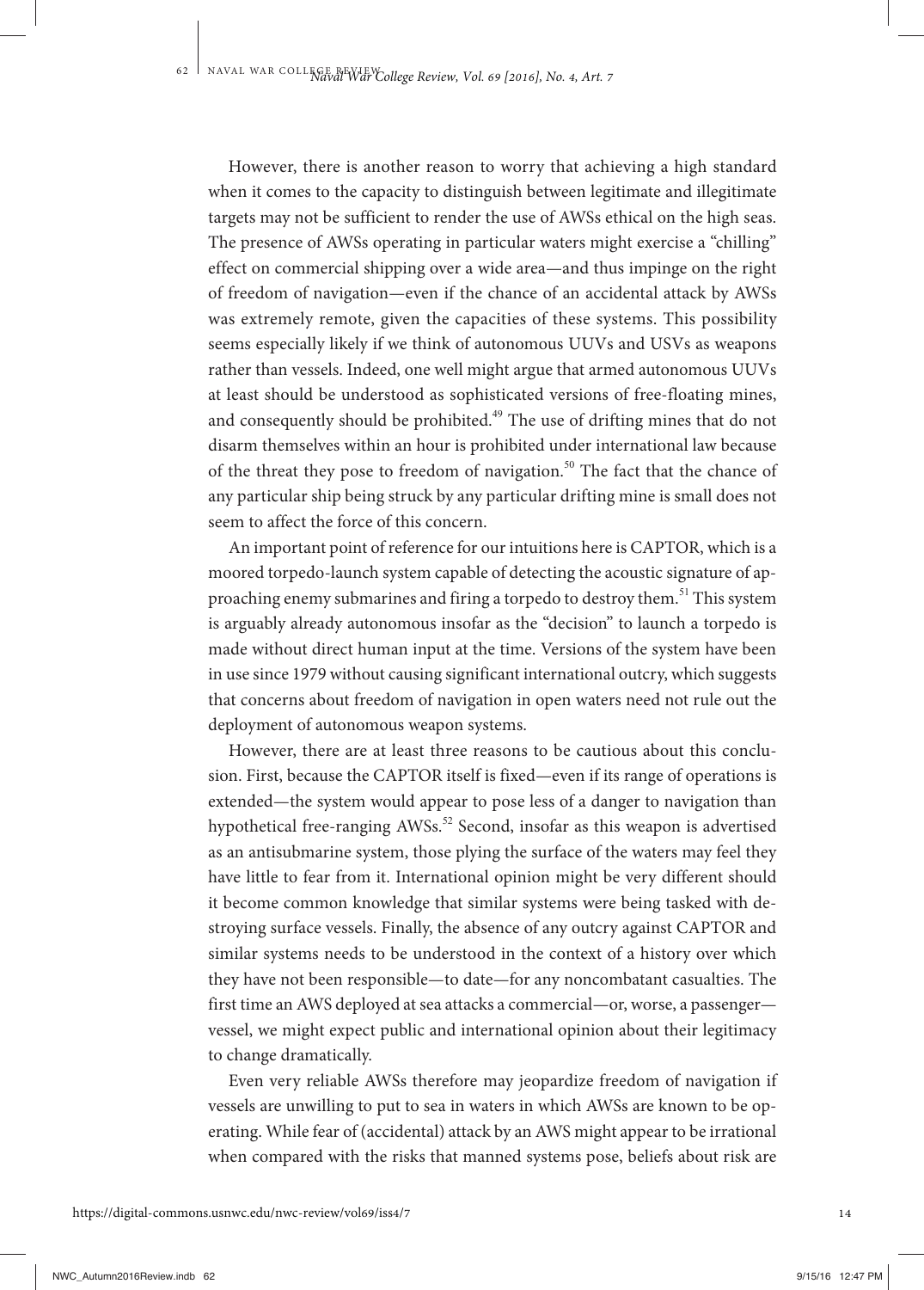notoriously complex and difficult to assess because they often contain hidden value judgments. In this case, a reluctance to risk attack by an AWS may express the value judgment that human beings alone should be responsible for decisions to take human lives. Insofar as the right of freedom of navigation exists to protect and sustain international commerce, what matters is the willingness of ships to ply the oceans. Subjective judgments of risk may be just as significant for the existence of freedom of navigation as—indeed, may be more so than—the objective risks that ships actually take when they leave port.

Therefore, it may turn out that the international community will be required to adjudicate on the balance of the interests of states in deploying AWSs and the desire of operators of civilian vessels not to be at risk of attack by an autonomous weapon. Any attempts to embed this judgment in legislation also will need to consider what is realistically achievable in this regard, especially given the military advantages associated with unmanned systems and the force of the logic driving their uptake. In many ways, such a debate would hark back to that which took place with the advent of submarine warfare, which effectively was resolved in favor of permitting the operations of military submersibles. We suspect that this is the most likely outcome with regard to armed autonomous UUVs and USVs as well. However, it is important to acknowledge the competing considerations in this debate, summarized above.

A number of further questions may arise concerning the operations of armed autonomous UUVs and USVs in various waters, but space limitations permit mere mention of them here. The difficulty in imagining autonomous weapons having the capacity to capture enemy or neutral vessels suggests that they could play at most a limited role in naval blockades or taking neutral merchant vessels as prizes.<sup>53</sup> The requirement to record the locations of mines so that they can be removed or rendered harmless after the cessation of conflict would appear to be moot, when "mines" are themselves mobile and autonomous.<sup>54</sup> However, the considerations motivating this requirement—reducing the subsequent hazards to shipping postconflict—imply that autonomous weapons must be able reliably to render themselves harmless on instruction or after some defined period. There undoubtedly are other issues that require further investigation.

### **SECTION 5: DISTINCTION**

Perhaps the most fundamental ethical requirement in wartime is to confine one's attacks to enemy combatants, and as much as possible to try to avoid civilian casualties. Thus the *jus in bello* principle of distinction requires that warfighters refrain from targeting noncombatants and take appropriate care to minimize the noncombatant casualties caused by attacks targeted at combatants.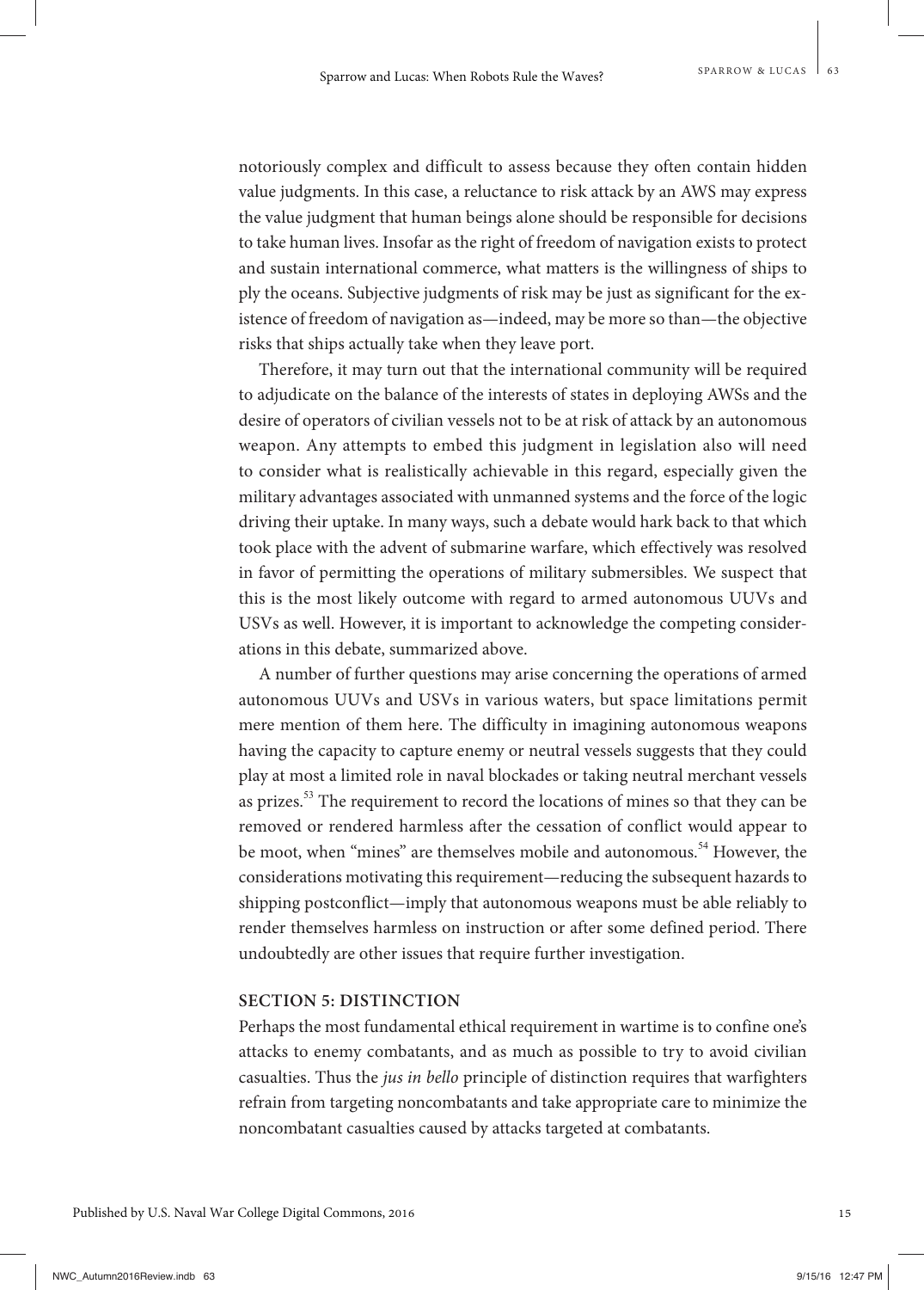Much of the current criticism of AWSs proceeds from the claim that robotic weapons are unlikely to be capable of meeting the requirements of distinction for the foreseeable future. In counterinsurgency warfare in particular, identifying whether someone is a combatant requires a complex set of contextual judgments that probably will be beyond the capacity of machines for the foreseeable future.<sup>55</sup> Whether this problem is insurmountable or exists in all roles in which we might imagine AWSs being used is a controversial question that is larger than we can resolve here. In this context we will settle for observing that the problem of distinction is arguably less demanding in naval warfare because there are fewer potential targets and because sonar and radar are more capable of distinguishing between military and civilian vessels than image recognition, radar, and lidar (light detection and ranging—"laser radar") are at distinguishing among targets in land warfare.<sup>56</sup> Indeed, one reason advanced for favoring the use of autonomous systems on or under the sea, especially in blue-water missions, is that, in comparison with on the land or in the air, on the high seas the "civilian footprint" is comparatively small, even allowing for commercial shipping and recreational boating. Moreover, the problem of distinction looks especially tractable in the context of ASW, given the relative paucity of civilian submarines with tonnages or acoustic signatures comparable to those of military submarines, and the fact that those few civilian systems that do exist tend to operate in a limited range of roles and locations (primarily around oil rigs and submarine cables). Therefore we might expect that if robots are to become capable of distinction in any context, they will become capable of it in war on and under the sea.

Nevertheless, there are at least four sorts of cases in which the requirements of distinction pose a formidable challenge to the ethical operation of autonomous weapons in naval warfare.

First, to avoid attacks on military ships of neutral nations, AWSs will need to be able to identify the nature and the nationality of potential targets, not just to determine that they are warships. In some cases, in which ships of the enemy's fleet are easily distinguishable from those of other nations because of distinctive radar or acoustic profiles, this problem may not arise. However, in some circumstances identifying that a ship carries guns or torpedoes, is of a certain tonnage or class, or both will not be sufficient to establish that it is an enemy warship. Instead, making this identification will require the ability to form reasonable conclusions about its identity on the basis of its historical pattern of activity and its threat posture within the battle space. One obvious way to solve this problem would be to program autonomous UUVs and USVs to confine their attacks to targets that are themselves firing weapons.<sup>57</sup> However, this would reduce significantly the military utility of AWSs, especially in strike and area-denial roles.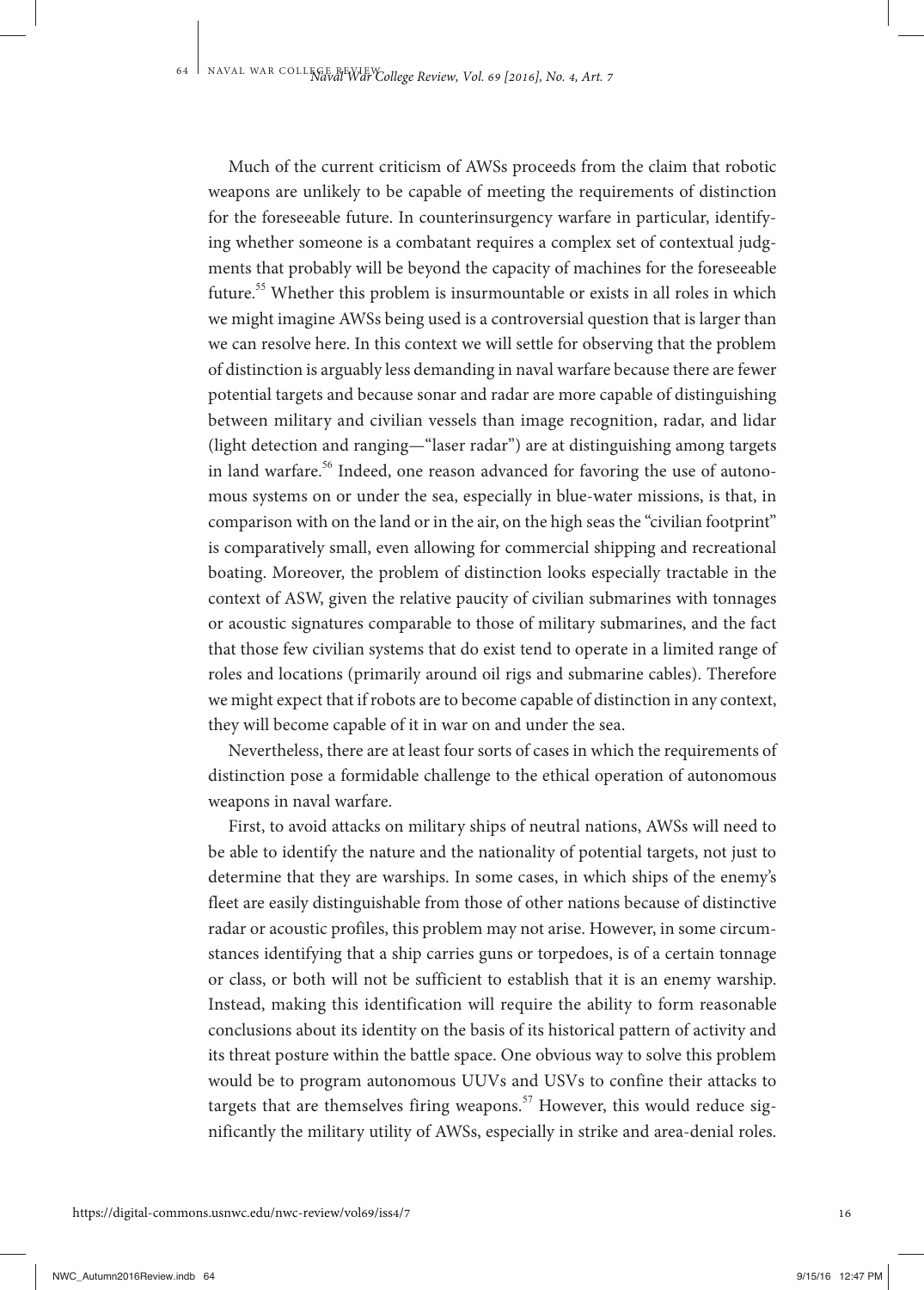Whether computers ever will be able to make the necessary judgments to avoid the need for this restriction remains an open question.

Second, as enemy vessels that have clearly indicated their surrender are no longer legitimate targets under the Geneva Convention, AWSs must be able to recognize surrender.<sup>58</sup> It is possible that in the future warships may be expected to carry a "surrender beacon" capable of communicating to any AWS operating in the area that in fact they have surrendered. Until that day, however, AWSs will need to have the capacity to recognize and respond to the communication of surrender under existing conventions, i.e., through changes in threat posture and display of signal lights or flags. Again, at this stage it is unclear whether robots ever will be able to do this reliably.

Third, AWSs must be able to identify when an enemy ship is hors de combat by virtue of being so badly damaged as to be incapable of posing any military threat. In rare circumstances it may not be possible for a badly damaged and listing ship to signal surrender. Thus, morally, if not legally, speaking, even an enemy warship that has not indicated surrender is not necessarily a legitimate target if it is no longer capable of engaging in hostilities.<sup>59</sup> Human beings are (sometimes) able to discern when this circumstance applies, using their rich knowledge of the world and of the motivations and likely actions of people in various situations. Before the use of AWSs would be ethical, they would need to be at least as capable as human beings of making such discriminations.

Importantly, these last two issues appear in a different light depending on whether we think of AWSs as vessels or as weapons. If an enemy warship surrenders after a torpedo is launched from a manned submarine, for instance, the ship's destruction would be a tragedy but not a crime. However, if a ship fires on an enemy vessel that clearly has indicated surrender, that *is* a war crime. If we think of an AWS as a weapon, therefore, then as long as the officer who deploys it does not do so knowing the intended targets have surrendered or otherwise become hors de combat, its use will be legitimate even if there is some chance that the status of its targets may change after it is deployed. On the other hand, if we think of the USV or UUV as a vessel, then it seems it must have the capacity to detect whether a potential target has surrendered or otherwise become hors de combat to avoid attacks in such circumstances. Of course, if the delay between deploying an AWS understood as a weapon and its carrying out an attack is too long—a matter of days rather than hours, for instance—this might shake our conviction that it is sufficiently discriminating to be ethical. $60$ 

Fourth, when it comes to operations to interdict or attack merchant shipping, the problem of distinction is especially challenging just because it is so sensitive to context. AWSs would seem to be poorly suited, for instance, to making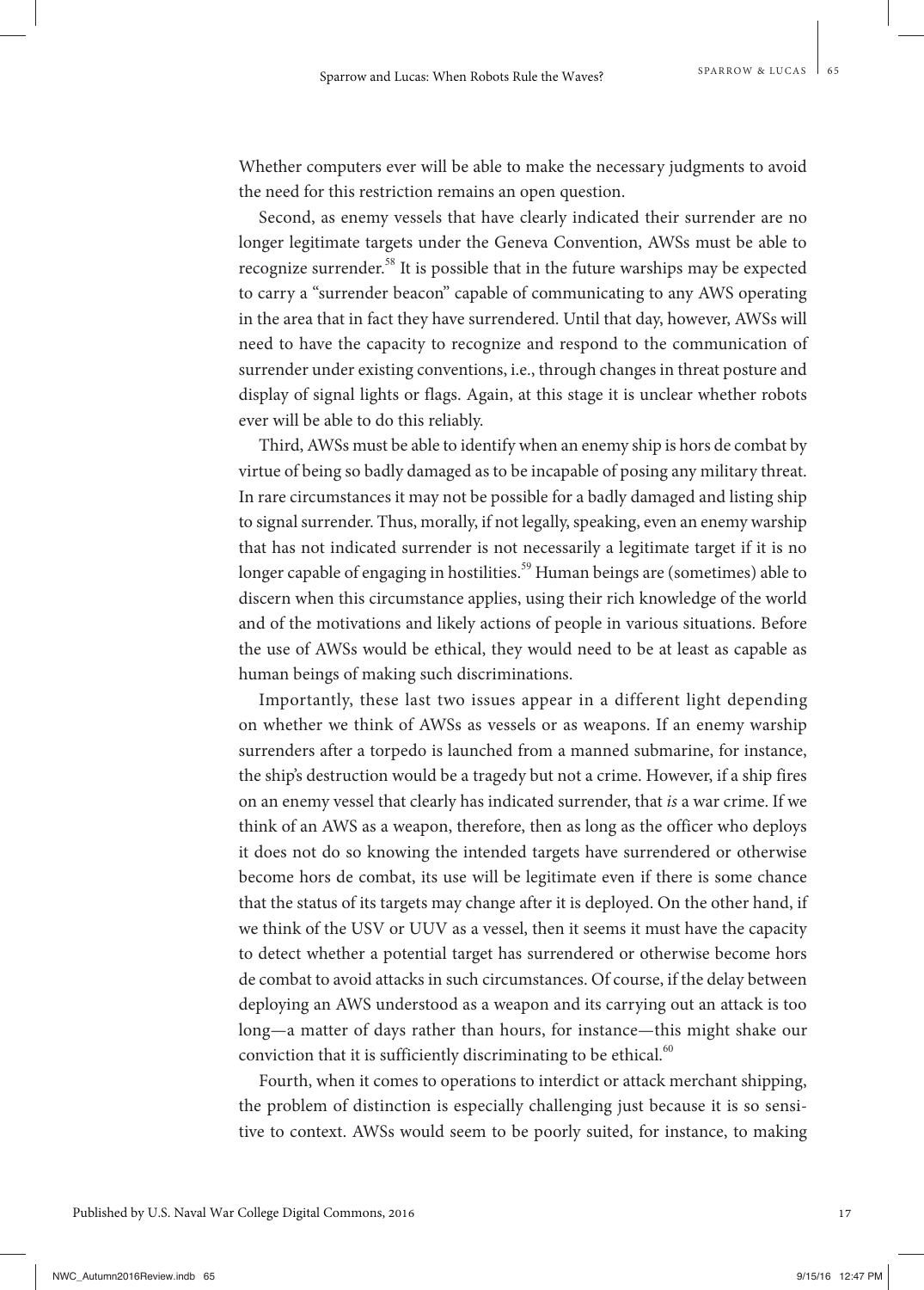judgments about whether merchant vessels are carrying enemy troops or "otherwise making an effective contribution to military action."<sup>61</sup> The fact that AWSs are unlikely to be capable of searching or capturing merchant ships also limits their utility in making this discrimination.

#### **SECTION 6: PROPORTIONALITY**

The ethical requirements of proportionality under *jus in bello* ask whether the military advantage to be gained by an attack on a military target is sufficient to justify the death and destruction the attack reasonably might be expected to cause. Importantly, while the *legal* requirement of proportionality usually is understood to require only that the noncombatant casualties ("collateral damage") that it is reasonable to expect an attack on a military target to cause are not excessive in relation to the military advantage the attack seeks to secure, the *ethical* principle grants weight to the lives of combatants in this calculation as well.<sup>62</sup> Thus, for instance, a deliberate attack on an enemy military installation housing a large number of enemy warfighters who posed no immediate threat, when it was already known that the enemy had signed an agreement to surrender effective the next day, would be unethical by virtue of being disproportionate.

One of us (Sparrow) previously has argued elsewhere that the requirements of proportionality stand as a profound barrier to the ethical use of AWSs.<sup>63</sup> The calculations of military advantage required to assess whether a given number of civilian (or military) casualties is proportionate are extremely complex and context sensitive. They require a detailed understanding of the way the world works that is, Sparrow has argued, likely to remain beyond the capacities of autonomous systems for the foreseeable future.<sup>64</sup> The other of us (Lucas) is less pessimistic, believing that AWSs' potential to exceed the limited abilities of human beings when it comes to making judgments of proportionality is an important part of their promise.<sup>65</sup>

Regardless, there are reasons to believe that these sorts of calculations of proportionality are likely to be easier in the context of war at sea. To begin with, as noted above, the relative lack of civilian "clutter" on the oceans means that the risk of civilian casualties in attacks on legitimate military targets in naval engagements is much lower than in land warfare, reducing the number of circumstances in which a judgment of the proportionality of anticipated civilian casualties is required. There are also typically fewer units involved in naval engagements than in land warfare and the scope of operations available to individual units is less, which makes it more plausible to think that a computer could calculate the military advantage associated with a particular attack and thus whether a given number of military deaths would be justified.<sup>66</sup>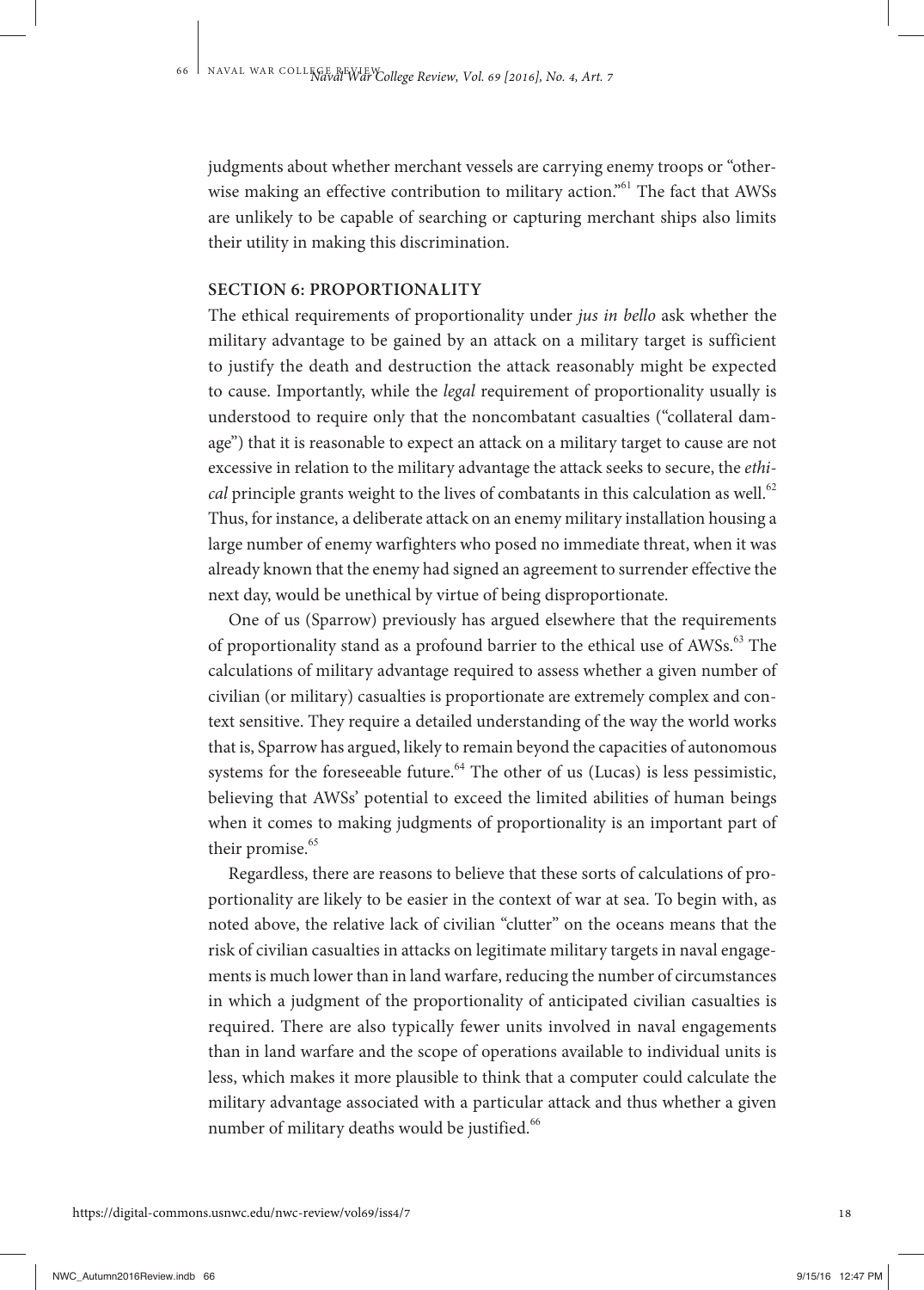On the other hand, there is another proportionality calculation that is especially difficult in the context of war at sea. Military operations may have significant and long-term implications for civilian life via their impact on the environment.<sup>67</sup> Consequently, combatants now are also held to be under an obligation to consider and, where possible, to minimize the damage to the environment their activities cause. These obligations must be balanced against considerations of military necessity. In practice, then, combatants are required to make a calculation of proportionality when contemplating an attack to determine whether the military advantage the attack will achieve justifies the environmental damage it is likely to cause. However, the role played by wind, waves, and tides in distributing the debris resulting from war at sea and the complex nature of marine ecosystems make calculations of the environmental impacts of naval operations especially difficult. Determination of the intrinsic value of significant features of the environment (such as, for instance, clean rivers, coral reefs, or the spawning grounds of fish) is controversial, as is assessment of the instrumental value they have in terms of their contribution to human well-being. Judgments about such matters inevitably involve balancing a range of complex considerations as well as arguments about matters of (moral) value. For both these reasons, calculations of proportionality in attack in relation to damage to the environment seem likely to remain beyond the capacity of computers for many years yet.

Thus, once we admit that the marine environment and enemy combatant casualties are relevant to the proportionality calculation (in ethics, if not in law) and we take the broader strategic context into account, as well as the possible interactions of naval, ground, and air forces, it once more appears that making judgments of proportionality is fiendishly difficult and requires knowledge of the world and reasoning capacities that computer systems currently lack and seem likely to continue to lack for the foreseeable future.<sup>68</sup> Thus, at the very least, proportionality appears to remain a more difficult issue for AWSs in naval warfare than distinction.

## **SECTION 7: AWSS, "SUPERVISED AUTONOMY," AND PRECAUTIONS IN ATTACK**

Of course, human beings also have significant limitations when it comes to their capacity to achieve distinction and make judgments of proportionality, so it might be argued that machines eventually will be able to perform at least as well as humans at these tasks.<sup>69</sup> This is an empirical matter. However, there is also a deeper philosophical question involved regarding the nature and force of the ethical imperatives underpinning the requirements of *jus in bello*. While human beings often fail to behave ethically, when it comes to the duty to avoid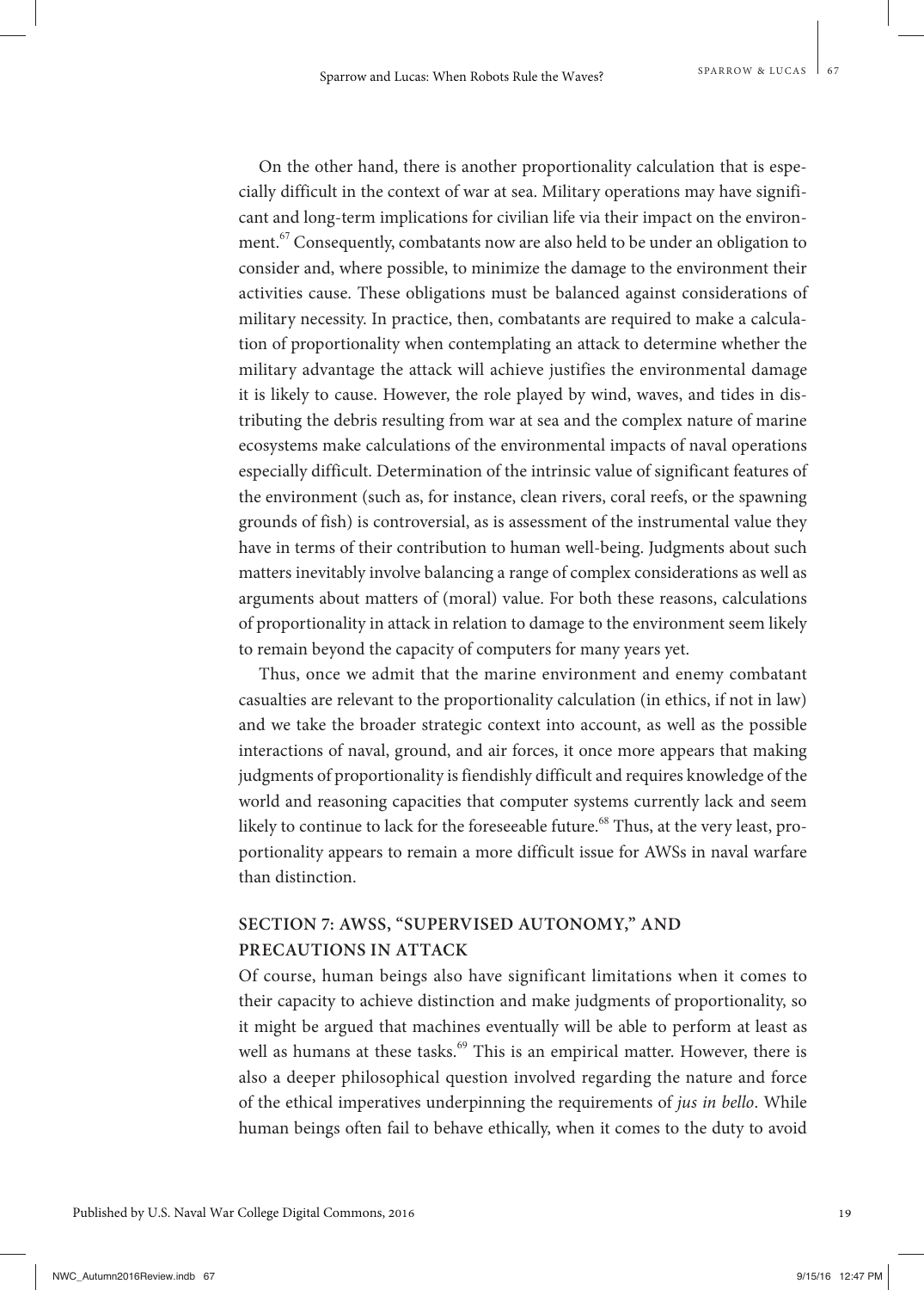taking human life unnecessarily, morality demands perfection. Consequently, it might be argued that there is something troubling about justifying the use of an autonomous weapon solely on the basis that it makes as few mistakes as or fewer mistakes than the alternative.<sup>70</sup>

We cannot hope to settle these questions here. Indeed, the authors well may disagree upon them.<sup>71</sup> A partial solution to both the problem of distinction and proportionality *might* be achieved by requiring AWSs to seek input from a human supervisor whenever the risks of attacking an illegitimate target exceed some predetermined threshold. A number of authorities already advocate "supervised autonomy" as a way of attempting to combine the benefits of autonomous operations and human decision making in complex environments.<sup>72</sup> Yet this proposal has obvious limitations. To begin with, it presumes that the task of accurately assessing the risk of inadvertently attacking an illegitimate target is easier than identifying a potential target as legitimate or not in the first place, which may not be the case. Perhaps more importantly, relying on human supervision to carry out combat operations ethically would sacrifice two of the key benefits of autonomous operations. It would require maintaining a robust communications infrastructure sufficient to allow the AWS to transmit the relevant data to a base station and receive instructions from the human operator, which is especially challenging in the context of operations under water. It also would jeopardize the capacity of autonomous systems to conduct stealthy operations. In particular, submersibles would need to transmit and receive signals in real time—and thus risk giving away their locations—to allow a human supervisor to provide input to their decisions. While supervised autonomy may be a solution in the context of operations against technologically unsophisticated adversaries without the capacity to contest the electronic battle space or launch kinetic attacks against communications infrastructure, it seems unlikely to be an attractive solution in the longer term.

There is, however, a further complexity here. The *jus in bello* principles of distinction and proportionality not only distinguish between legitimate and illegitimate targets but also demand that warfighters make all feasible efforts to avoid attacking illegitimate targets in circumstances in which, for various reasons, it is difficult for them to distinguish between the two. Thus, as the *San Remo Manual on International Law Applicable to Armed Conflicts at Sea* notes, warfighters "must take all feasible measures to gather information which will assist in determining whether or not objects which are not military objectives are present in an area of attack" and "take all feasible precautions in the choice of methods and means to avoid or minimize collateral casualties or damage.<sup>"73</sup> While the question of what sorts of measures or precautions are "feasible" in a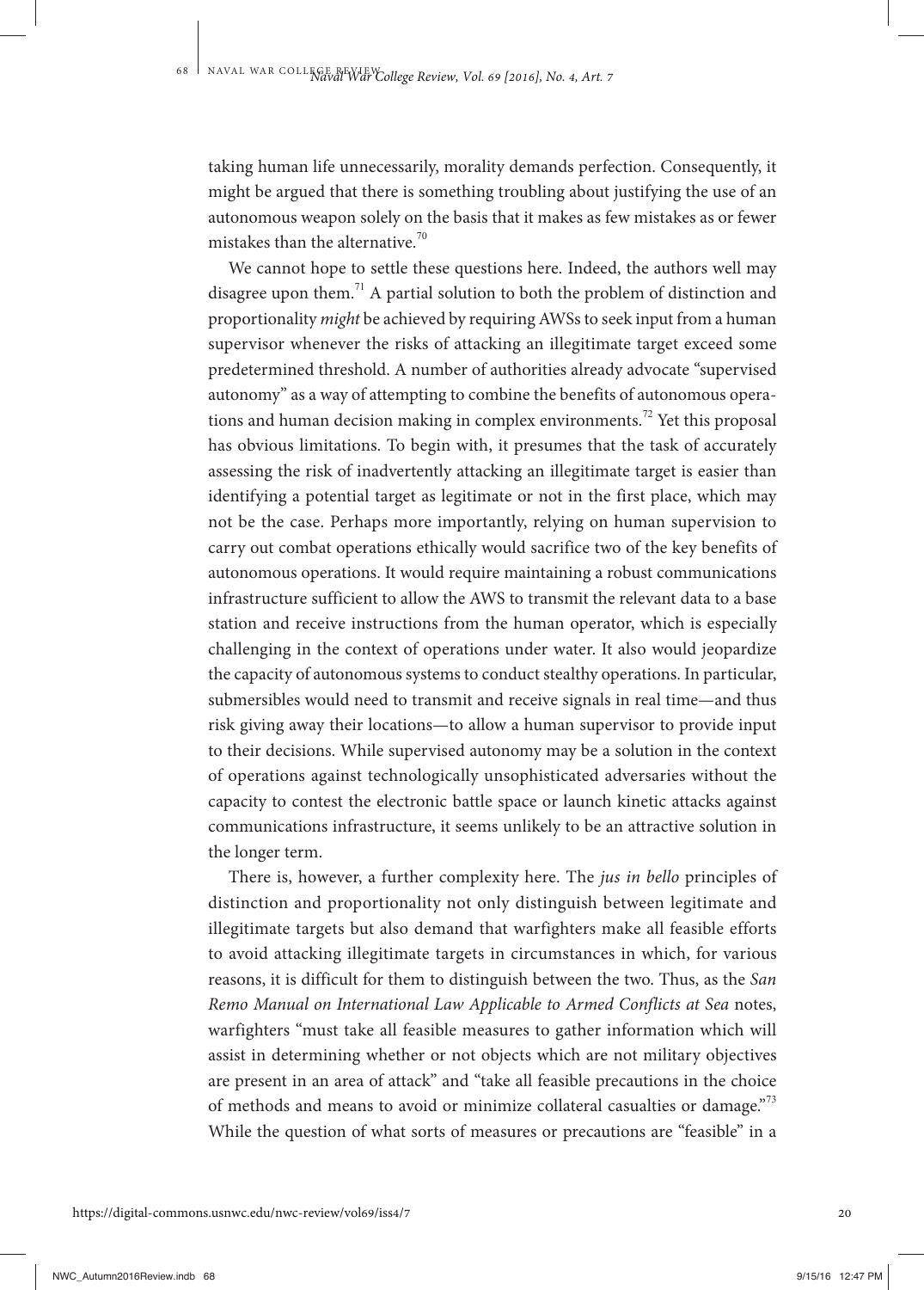given context is obviously complex and often controversial, the level of risk to warfighters involved in the various options available to them is clearly relevant: there must be some limit to the amount of risk that we can reasonably expect warfighters to take on to achieve any given degree of confidence about the nature of the targets they intend to attack. The fact that no human lives would be placed at risk—directly (see below)—by requiring autonomous UUVs and USVs to take any given sort of actions to minimize the chance of inadvertently attacking civilian targets or causing disproportionate casualties suggests that the requirements to take "all feasible measures" and "all feasible precautions" might be significantly more demanding for these systems.

Thus, for instance, unmanned submersibles might be required to launch sensor buoys, use active sonar, or even surface to facilitate identification of targets. Indeed, AWSs might even be required to await authorization from a human supervisor before carrying out an attack.<sup>74</sup> According to the strongest version of this line of argument, *fully* autonomous operations of a UUV or USV (or, one suspects, any AWS) would be unethical.

There are two obvious ways in which this conclusion might be resisted. First, given the military utility of unmanned systems—and an argument from military necessity—it might be argued that the risk to the "vessel," regardless of the absence of any crew on board, is properly relevant to judgments about feasibility: it would be unreasonable to include in the range of "feasible" precautions those that likely would result in the destruction of the system if carried out during an engagement. Second (in addition), while exposing an unmanned system to risk may not threaten any lives directly, the destruction of the vessel *would* jeopardize the safety of friendly forces who might have been relying on it to carry out its mission. Thus, human lives may well be at stake when we risk the safety of a UMS. These two considerations speak in favor of allowing autonomous systems to prioritize their own "safety" over the safety of those whose lives they potentially threaten through their targeting decisions.

The capacity of UMSs to take more precautions prior to launching an attack often is cited as an argument in favor of developing and deploying them.<sup>75</sup> The fact that they are unmanned means that they plausibly might be used in morerisky operations to try to achieve any worthwhile goal. Perversely, when the goal is the preservation of the lives of noncombatants, this might even mean placing (what would otherwise be) autonomous systems at risk by requiring them to seek authorization for each attack from a human operator. Yet this would vitiate many of the military advantages of autonomous operations, including the extent to which the use of UMSs reduces the risk to the lives of friendly forces.<sup>76</sup> The advent of armed autonomous systems therefore will require a potentially difficult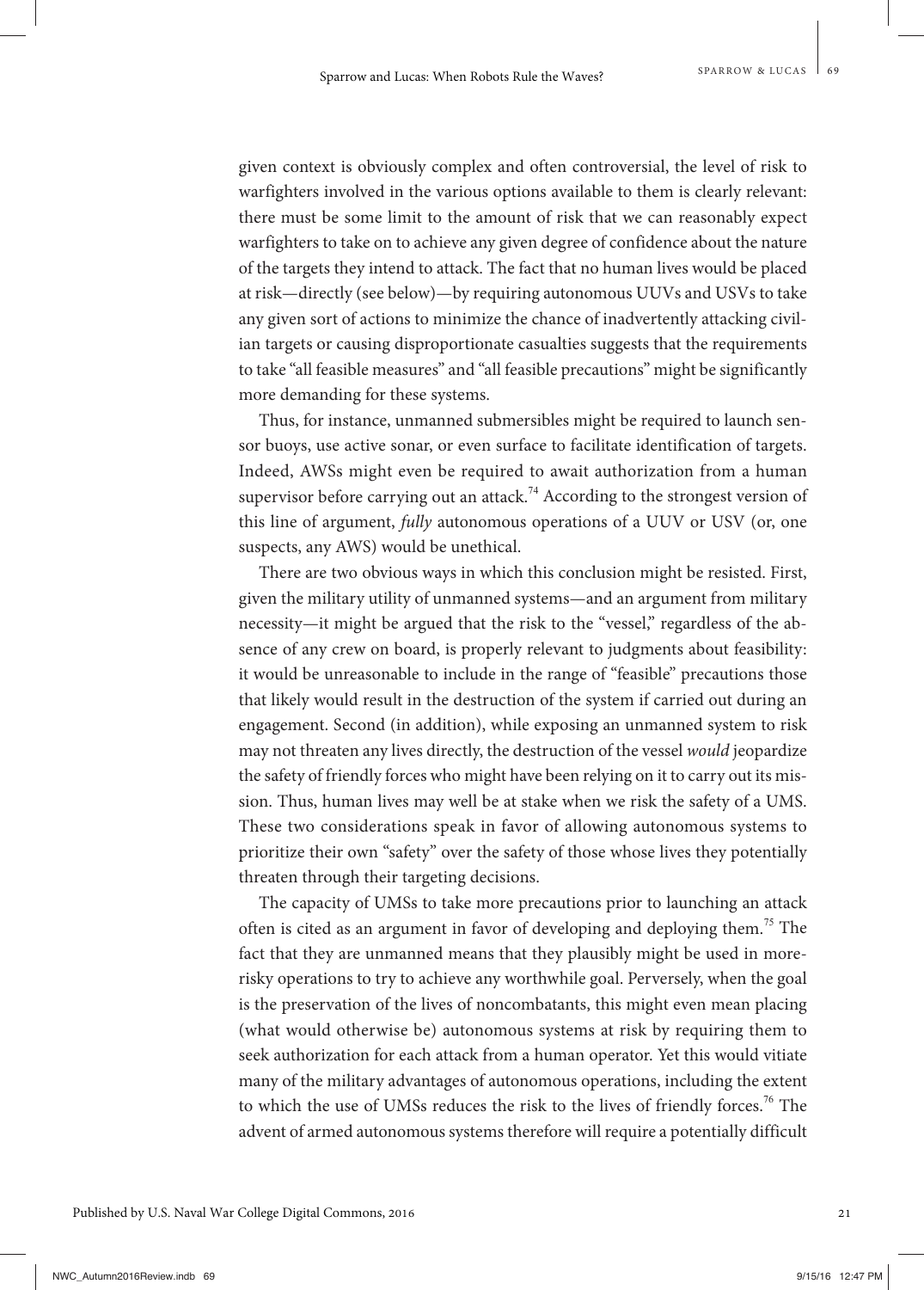conversation within the international community about the balance to be struck between military necessity and humanitarian considerations and about the role of human supervision of autonomous systems in securing this balance.<sup>77</sup>

#### **SECTION 8: RESCUE**

While the details of what is needed to satisfy the requirements of discrimination and proportionality may differ somewhat in naval warfare from war on land or in the air, these principles themselves apply to all warfare by virtue of their place at the heart of the doctrine of *jus in bello*. However, the duty of rescue that exists in the context of war at sea is especially stringent in, if not entirely unique to, naval warfare.<sup>78</sup>

We have suggested that, even in wartime, all vessels are ethically required to render aid to and attempt to rescue individuals lost at sea, regardless of their nationality, *when they have the capacity to do so and as long as doing so would not jeopardize the safety of the vessel and those on board*. Both clauses in the italicized caveat merit some discussion in the context of the operations of UUVs and USVs.

Whether this duty of assistance will impinge on the operations of USVs and UUVs will depend on whether we think these systems have, or should have, the capacity to conduct rescue operations. For instance, the fact that cruise missiles have no capacity to rescue those rendered helpless in the water after an attack is not thought to rule out their use in attacks on ships. It therefore seems likely that some AWSs—particularly those that we are inclined to classify as weapons, such as "smart" long-loiter-time torpedoes—will be excused from any obligation in this regard. However, when it comes to the operations of (currently hypothetical) larger autonomous USVs and UUVs, themselves armed with weapons—those it would be more natural to regard as vessels—the question will arise whether they should be required to have at least some capacity to conduct rescue operations. Even if such vessels were, as seems likely, incapable of taking prisoners on board, they might be provided with the capacity to launch inflatable life rafts or deploy emergency locator beacons to draw the attention of other vessels to the presence of people requiring rescue. In all likelihood, the costs associated with fitting such systems would be significant in terms of the military utility of the vessel, not least because deploying them might give away the location of a submersible. What seems clear, though, is that vessels without this capacity would be significantly less capable of achieving proportionality in attack. It might even be argued that the deployment of armed autonomous vessels without the ability to contribute to rescue operations would be unethical on this basis.<sup>79</sup>

Like the concepts of "feasible precautions" and "feasible measures" in attack, the duty of rescue is qualified with reference to the risk involved in attempting to provide assistance. Thus, because any attempt to provide assistance while combat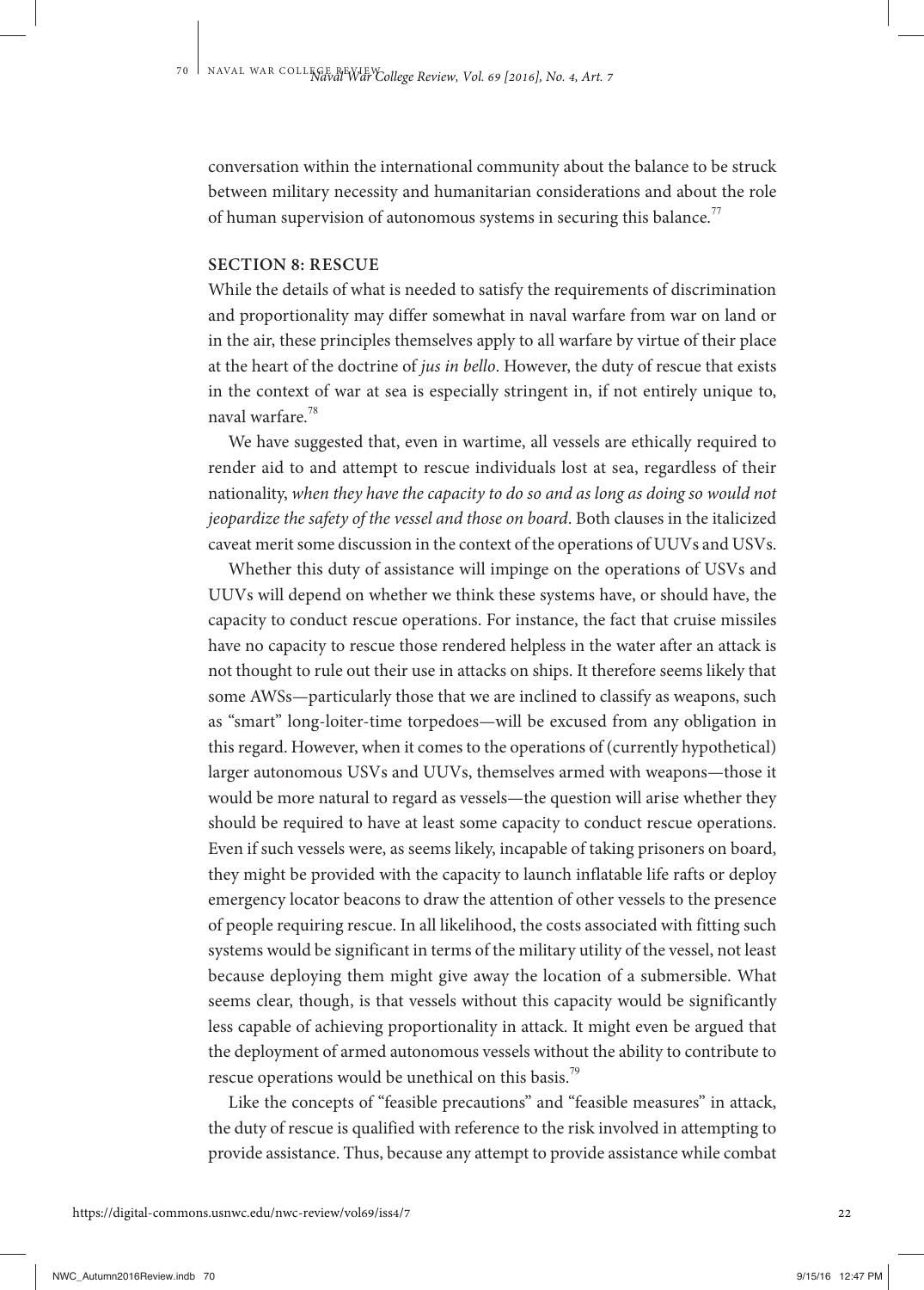is ongoing in the area would expose a vessel to a high risk of destruction by other enemy ships, in wartime this duty is understood to exist only "after an engagement."<sup>80</sup> However if UUVs or-more plausibly-USVs did have the capacity to conduct rescue operations, they might be held to be under a stronger obligation to do so than manned vessels simply because doing so, even in the course of a military engagement, would not endanger any human lives directly. Acknowledging this fact may even strengthen the intuition that AWSs *should* be provided with the capacity to conduct rescue operations.

Again, focusing on the safety of the vessel rather than that of its (nonexistent) crew, the lives of friendly combatants elsewhere (which might be threatened if the UUV or USV was destroyed), or both might provide grounds to resist this conclusion. We certainly expect that states deploying armed autonomous vessels will be reluctant to risk those vessels' destruction by programming them to provide assistance to enemy combatants lost at sea. Nevertheless, we expect it will be tough to sell the international community on prioritizing the "safety" of a machine over the lives of human beings lost at sea. Whether autonomous UUVs and USVs should be required to have some capacity to provide assistance to those lost at sea and the extent of their obligation to provide this assistance when they do have the capacity to do so are key questions to be answered by further research on this topic.

We are conscious that our deliberations have raised more questions than they have answered. We cannot claim that this survey of the main issues is exhaustive; there are undoubtedly further issues to be considered than those we have had the opportunity to discuss here.

Nevertheless, our investigations suggest that the distinctive ethical character of war at sea generates a number of novel ethical dilemmas regarding the design and use of UUVs and USVs, dilemmas that do not arise for unmanned systems operating in the air or on land. In particular, the importance of freedom of navigation on the high seas and the obligation to come to the aid of those shipwrecked or lost at sea pose difficult challenges for the ethical operation of UUVs and USVs, especially armed and autonomous systems. Moreover, some of the ethical issues that do arise regarding the (hypothetical) operations of armed autonomous systems more generally are differently inflected in the context of war on and under the seas, including the implications of the requirements of proportionality and distinction for the operations of these systems.

Finally, what seems clear to both authors, despite specific differences, is that much more work remains to be done to resolve the question whether—or perhaps which—UUVs and USVs should be conceptualized as vessels or weapons, and to settle the role that should be accorded to legal conventions and historical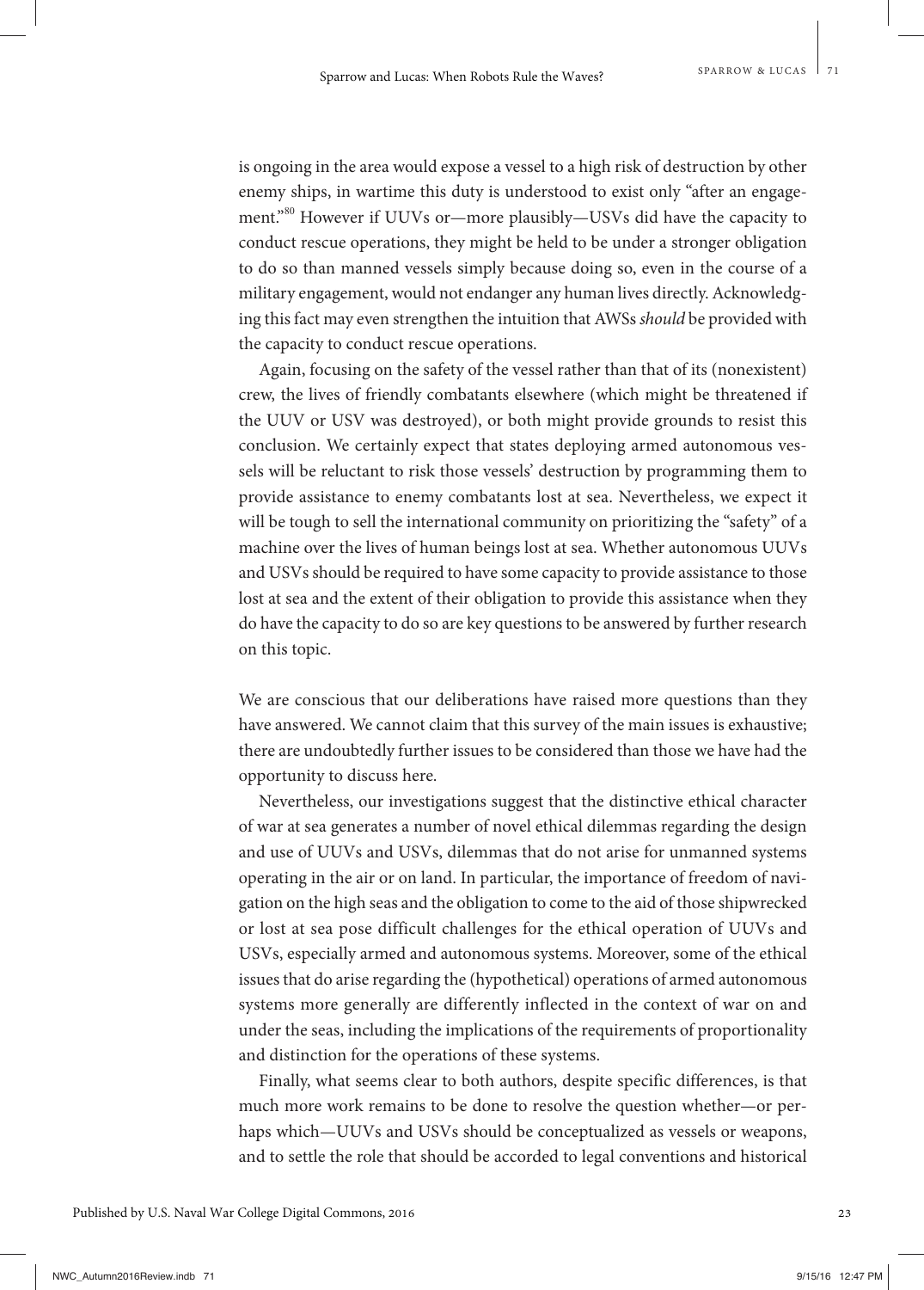debates about mine warfare in shaping future practice regarding UUVs. The fact that such systems blur the lines between weapons platforms and weapons means that ethical as well as legal frameworks may need to be rethought and refined in the pursuit of an appropriate balance between the demands of military necessity and humanitarian concerns in the naval warfare of the future.

We hope that our discussion of these issues here will prove a useful starting point for future research into these questions.

#### **NOTES**

 Thanks are due to Ray Buettner, Ryan Calo, Stephen Coleman, Shane Dunn, Mark Gubrud, John Jackson, Chris Jenks, Jeff Kline, Scott Littlefield, Tim McCormack, Rob McLaughlin, Andrew Norris, Heather Roff, and B. J. Strawser for conversations and correspondence in the process of developing this manuscript. Mark Howard ably assisted us with sources and with preparing the paper for publication.

- 1. Thomas K. Adams, "Future Warfare and the Decline of Human Decisionmaking," *Parameters* 31, no. 4 (Winter 2001/2002), pp. 57–71.
- 2. Gary E. Marchant et al., "International Governance of Autonomous Military Robots," *Columbia Science and Technology Law Review* 12 (2011), pp. 272–315; P. W. Singer, *Wired for War: The Robotics Revolution and Conflict in the 21st Century* (New York: Penguin Books, 2009).
- 3. U.S. Navy Dept., *The Navy Unmanned Surface Vehicle (USV) Master Plan* (Washington, DC: 2007); U.S. Army, *U.S. Army Unmanned Aircraft Systems Roadmap 2010–2035: Eyes of the Army* (Fort Rucker, AL: U.S. Army UAS Center of Excellence, 2010); U.S. Air Force, *RPA Vector: Vision and Enabling Concepts 2013–2038* (Washington, DC: 2014); U.S. Defense Dept., *Unmanned Ground Systems Roadmap* (Washington, DC: Robotic Systems Joint Project Office, 2011); U.S. Defense Dept., *Unmanned Systems Integrated Roadmap: FY2013–2038* (Washington, DC: 2014).
- 4. For drones, a useful starting point in what is now a very large body of work is Bradley J. Strawser, ed., *Killing by Remote Control: The Ethics of an Unmanned Military* (New York:

Oxford Univ. Press, 2013). For AWSs, see, for instance, Jürgen Altmann, "Arms Control for Armed Uninhabited Vehicles: An Ethical Issue," *Ethics and Information Technology* 15, no. 2 (2013), pp. 137–52; Kenneth Anderson and Matthew C. Waxman, "Law and Ethics for Robot Soldiers," *Policy Review,* no. 176 (2012), pp. 35–49; Kenneth Anderson and Matthew C. Waxman, "Law and Ethics for Autonomous Weapon Systems: Why a Ban Won't Work and How the Laws of War Can" (national security and law essay, Jean Perkins Task Force on National Security and Law Essay Series, Hoover Institution, Stanford University / WCL Research Paper 2013-11, American University / Columbia Public Law Research Paper 13-351, 10 April 2013), available at papers.ssrn.com/; Ronald C. Arkin, "The Case for Ethical Autonomy in Unmanned Systems," *Journal of Military Ethics* 9, no. 4 (2010), pp. 332–41; Peter Asaro, "On Banning Autonomous Weapon Systems: Human Rights, Automation, and the Dehumanization of Lethal Decision-Making," *International Review of the Red Cross* 94, no. 886 (2012), pp. 687–709; Jason Borenstein, "The Ethics of Autonomous Military Robots," *Studies in Ethics, Law, and Technology* 2, no. 1 (2008); Armin Krishnan, *Killer Robots: Legality and Ethicality of Autonomous Weapons* (Farnham, U.K.: Routledge, 2009); Alex Leveringhaus and Tjerk de Greef, "Keeping the Human 'in-the-Loop': A Qualified Defence of Autonomous Weapons," in *Precision Strike Warfare and International Intervention: Strategic, Ethico-legal and Decisional Implications,* ed. Tom Dyson et al. (Abingdon, NY: Routledge, 2014); Marchant et al., "International Governance of Autonomous Military Robots"; Mary E. O'Connell, "Banning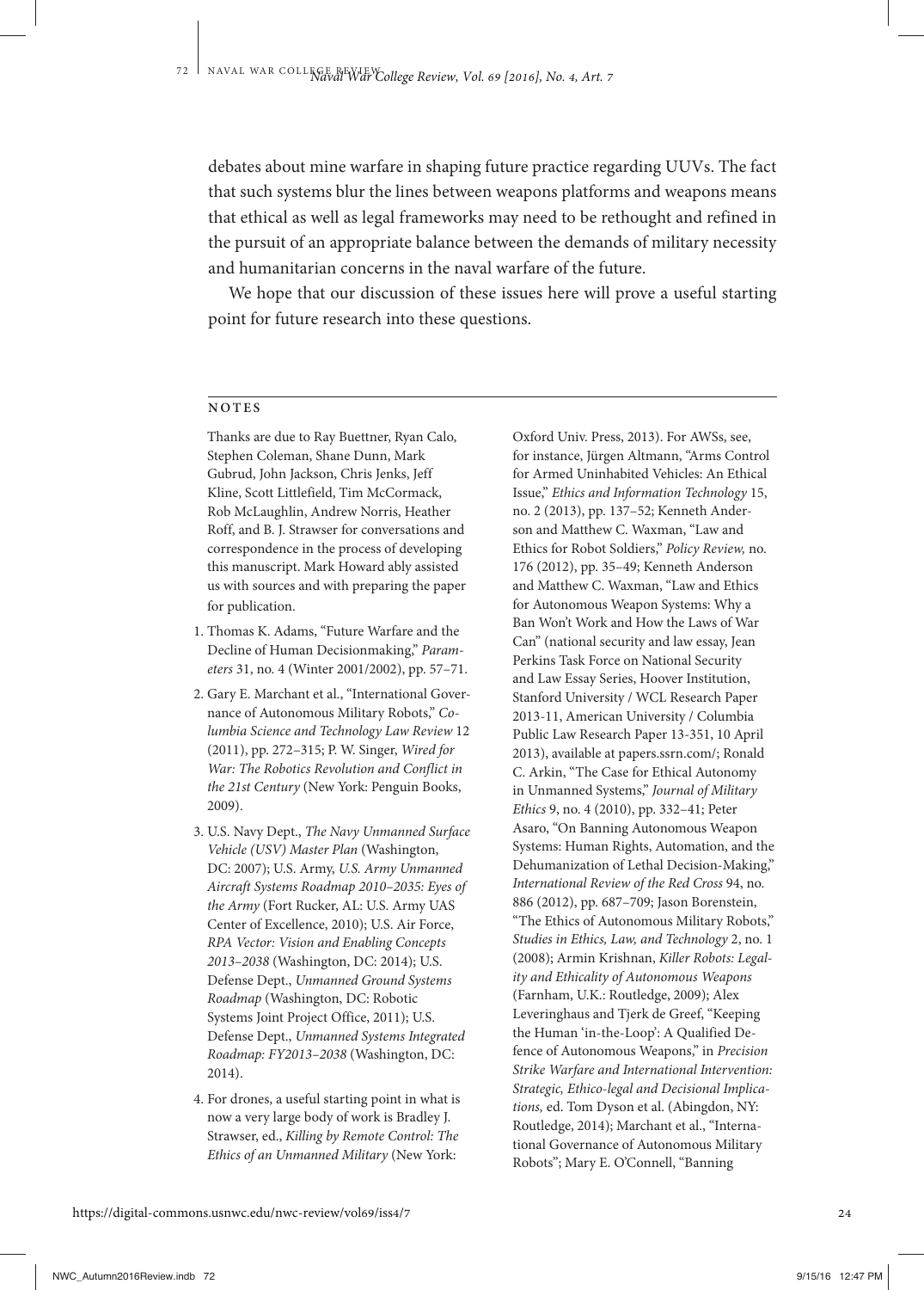Autonomous Killing: The Legal and Ethical Requirement That Humans Make Near-Time Lethal Decisions," in *The American Way of Bombing: Changing Ethical and Legal Norms, from Flying Fortresses to Drones,* ed. Matthew Evangelista and Henry Shue (Ithaca, NY: Cornell Univ. Press, 2014); Michael N. Schmitt, "Autonomous Weapon Systems and International Humanitarian Law: A Reply to the Critics," *Harvard National Security Journal,* 5 February 2013, harvardnsj.org/; Michael N. Schmitt and Jeffrey S. Thurnher, "'Out of the Loop': Autonomous Weapon Systems and the Law of Armed Conflict," *Harvard National Security Journal* 4, no. 2 (2013), pp. 231–81; Noel E. Sharkey, "The Evitability of Autonomous Robot Warfare," *International Review of the Red Cross* 94, no. 886 (2012), pp. 787–99; Robert Sparrow, "Killer Robots," *Journal of Applied Philosophy* 24, no. 1 (2007), pp. 62–77; Robert Sparrow, "Robots and Respect: Assessing the Case against Autonomous Weapon Systems," *Ethics and International Affairs* 30, no. 1 (2016), pp. 93–116.

- 5. Those few discussions of which we are aware include William Matthews, "Murky Waters: Seagoing Drones Swim into New Legal and Ethical Territory," *Defense News,* 9 April 2013, available at auvac.org/, and Donald P. Brutzman et al., "Run-Time Ethics Checking for Autonomous Unmanned Vehicles: Developing a Practical Approach" (proceedings of the Eighteenth International Symposium on Unmanned Untethered Submersible Technology [UUST], Portsmouth, NH, 2013), available at calhoun.nps.edu/.
- 6. As is often the case, science fiction is ahead of philosophy here, with a recent novel—P. W. Singer and August Cole, *Ghost Fleet: A Novel of the Next World War* (New York: Houghton Mifflin, 2015)—describing the near-future history of a war fought by autonomous robot ships and submarines. Singer is, of course, also the author of the most widely read book to date on the remarkable advances in (and policy challenges posed by) military robotics: Singer, *Wired for War.*
- 7. There is, it is important to acknowledge, a larger debate going on at the moment about the ethics of autonomous weapons per se, in which both authors are actively involved, albeit on different sides. We have deliberately undercommitted on this question in the

current manuscript to concentrate on the ethical issues that might arise out of the use of UUVs and USVs in particular. If the use of autonomous weapon systems is unethical in and of itself, their use in war at sea will, of course, also be unethical.

- 8. Bruce Berkowitz, "Sea Power in the Robotic Age," *Issues in Science and Technology* 30, no. 2 (2014), pp. 33–40; Matthews, "Murky Waters"; U.S. Navy Dept., *The Navy Unmanned Surface Vehicle (USV) Master Plan;* U.S. Defense Dept., *Unmanned Systems Integrated Roadmap,* pp. 8, 80–91. A particularly interesting—and arguably problematic—category of AWSs would be vessels that were autonomous in some of their operations but were also staffed by human beings. Thus, we might imagine an autonomous submersible that navigated and chose targets autonomously but relied on onboard human engineers to maintain its mechanical and hydraulic systems. Similarly, we might imagine autonomous light attack craft that require human beings to carry out these roles. Finally, one might imagine vessels that were controlled by humans but that carried guns or missile systems that chose targets and fired autonomously (indeed, on some accounts any vessel that carries the Phalanx or Aegis system is already in this category). To our knowledge, there has been little discussion anywhere in the literature to date of the issues raised by these classes of systems.
- 9. Matthews, "Murky Waters."
- 10. Drones launched from land, ships, or submersibles clearly have tremendous potential in the context of war at sea. However, given that the ethics of the military uses of drones has been extensively discussed elsewhere, we will not consider them here except insofar as their activities may also be subsumed under our discussions of the ethics of attacks on vessels on or under the water.
- 11. "Sea Maverick UUV," "Sea Stalker UUV," and "Wave Glider," *Naval Drones,* www .navaldrones.com/; Clay Dillow, "Drones Come to the High Seas," *Fortune,* 11 April 2013, fortune.com/; "Reimagine Ocean Monitoring and Operations. Unmanned Robots Powered by Nature," *Liquid Robotics,* liquid-robotics.com/.
- 12. Jeremy Hsu, "U.S. Navy Tests Robot Boat Swarm to Overwhelm Enemies," *Automaton*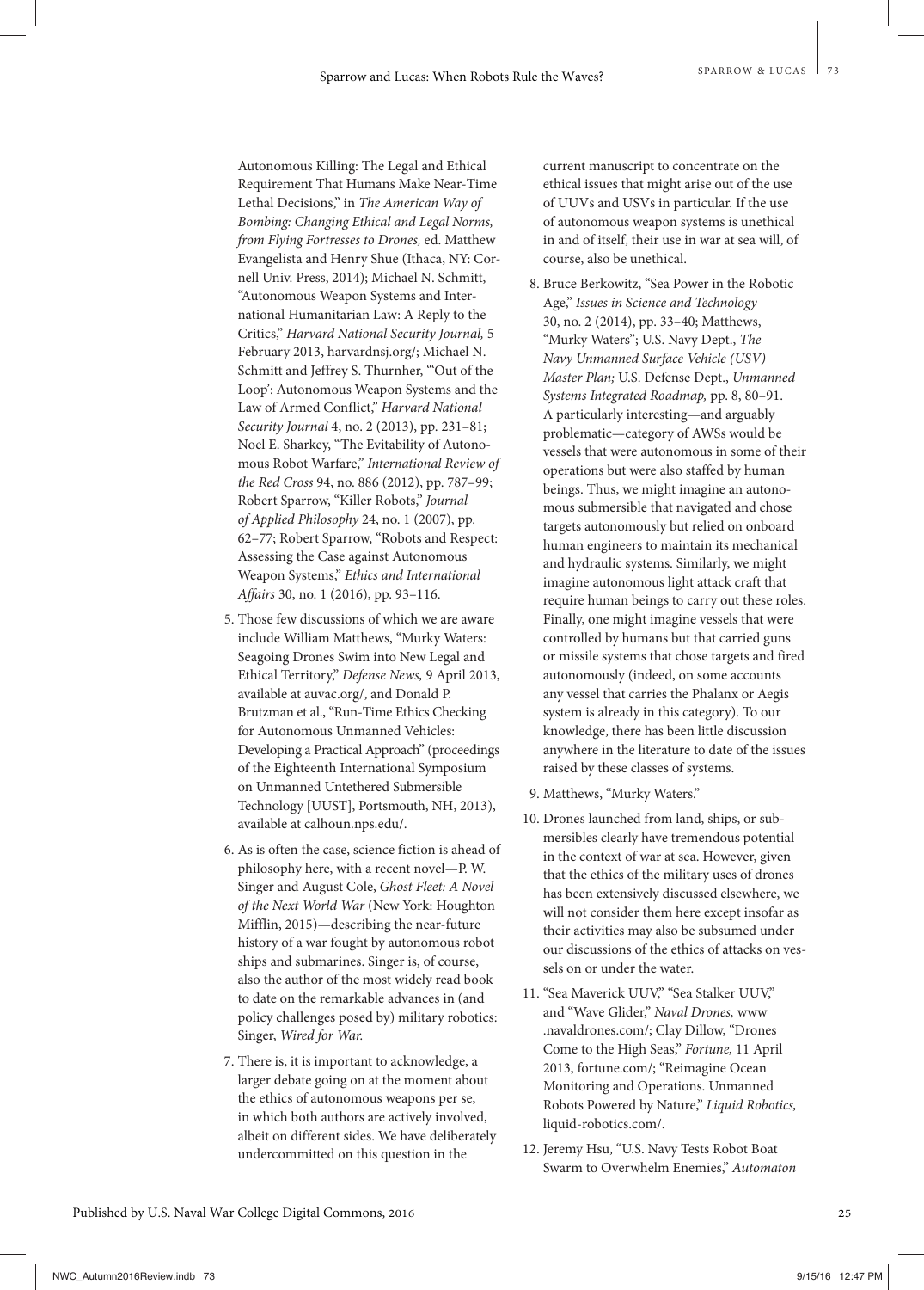(blog), *IEEE Spectrum,* 5 October 2014, spectrum.ieee.org/.

- 13. Gary Martinic, "Unmanned Maritime Surveillance and Weapons Systems," *Headmark* 151 (March 2014), pp. 86–91, available at www.informit.com.au/; Matthews, "Murky Waters"; "Spartan Scout USV," *Naval Drones,* www.navaldrones.com/. Since 2009 Israel has deployed an armed USV, "The Protector," a nine-meter, four-thousand-kilogramdisplacement, remotely operated vessel manufactured by Raphael. See "Protector Unmanned Surface Vehicle (USV), Israel," Naval-Technology.com, and Carl O. Schuster, "Drones Take South China Sea Plunge," *Asia Times Online,* 29 August 2012, www.atimes .com/.
- 14. See Scott Littlefield, "Anti-submarine Warfare (ASW) Continuous Trail Unmanned Vessel (ACTUV)," *DARPA: Defense Advanced Research Projects Agency,* www.darpa.mil/.
- 15. "Anti-submarine Warfare (ASW) Continuous Trail Unmanned Vessel (ACTUV) 'Sea Hunter,'" *Naval Drones,* www.navaldrones .com/. Scott Littlefield, at DARPA, was kind enough to clarify the revised date for the beginning of the trials of Sea Hunter, which were originally scheduled to begin in 2015.
- 16. UUVs may be divided up by tonnage/ displacement or by intended role; we have chosen the latter schema to better bring out the ethical issues that might be raised by operations in each role.
- 17. "Sea Maverick UUV"; "Sea Stalker UUV."
- 18. Alan M. Petrillo, "Navy Plans Fleet of Unmanned Underwater Gliders," *AUVAC: Autonomous Undersea Vehicle Application Center,* auvac.org/.
- 19. Fiona Keating, "Jellyfish 'RoboCop' Will Help Save the World's Oceans by Patrolling US Waters like an Aquatic Spy," DailyMail.com, 29 March 2013, available at www.dailymail  $\cot(k)$
- 20. "Remote Environmental Monitoring Unit System (REMUS)," *Naval Drones,* www .navaldrones.com/; "AUV System Spec Sheet: LMRS Configuration," *AUVAC: Autonomous Undersea Vehicle Application Center,* auvac .org/.
- 21. Strictly speaking, the RMMV is semisubmersible rather than fully submersible. See "United

States Navy Fact File: Remote Minehunting System (RMS)," *America's Navy,* www.navy .mil/.

- 22. An early proposal along these lines, Sea Predator, was later cancelled. For discussion of ongoing research into distributed networks and their potential for area denial, see Joshua J. Edwards and Capt. Dennis M. Gallagher, USN, "Mine and Undersea Warfare for the Future," U.S. Naval Institute *Proceedings* 140/8/1,338 (August 2014), available at www .usni.org/; Bryan Clark, *The Emerging Era in Undersea Warfare* (Washington, DC: CSBA, 2015); and Scott C. Truver, "Taking Mines Seriously: Mine Warfare in China's Near Seas," *Naval War College Review* 65, no. 2 (Spring 2012), pp. 30–66.
- 23. David Larter, "ONR: Large Underwater Drone Set for 2016 West Coast Cruise," *Navy Times,* 16 April 2015, www.navytimes.com/; Clark, *The Emerging Era in Undersea Warfare,* p. 13.
- 24. R. Scott, "ONR to Swim Ahead on ASW Package for Large UUV," *IHS Jane's Navy International,* 20 November 2014.
- 25. See, for instance, U.S. Defense Dept., *The Role of Autonomy in DoD Systems* (Washington, DC: Office of the Under Secretary of Defense for Acquisition, Technology, and Logistics, 2012), p. 85.
- 26. See, for instance, Brendan Gogarty and Meredith Hagger, "The Laws of Man over Vehicles Unmanned: The Legal Response to Robotic Revolution on Sea, Land and Air," *Journal of Law, Information and Science* 19, no. 1 (2008), pp. 73–145; Cdr. Andrew H. Henderson, USN, "Murky Waters: The Legal Status of Unmanned Undersea Vehicles," *Naval Law Review* 53 (2006), pp. 55–72; Rob McLaughlin, "Unmanned Naval Vehicles at Sea: USVs, UUVs, and the Adequacy of the Law," *Journal of Law, Information and Science*  21, no. 2 (2011), pp. 100–115; and Capt. Andrew Norris, USCG, *Legal Issues Relating to Unmanned Maritime Systems* (Newport, RI: Naval War College, 2013).
- 27. While any particular claim will inevitably be controversial, a plausible example in the military realm might be the use of nuclear weapons. That the law does not determine what is ethical is amply demonstrated by the long history of the legal toleration of practices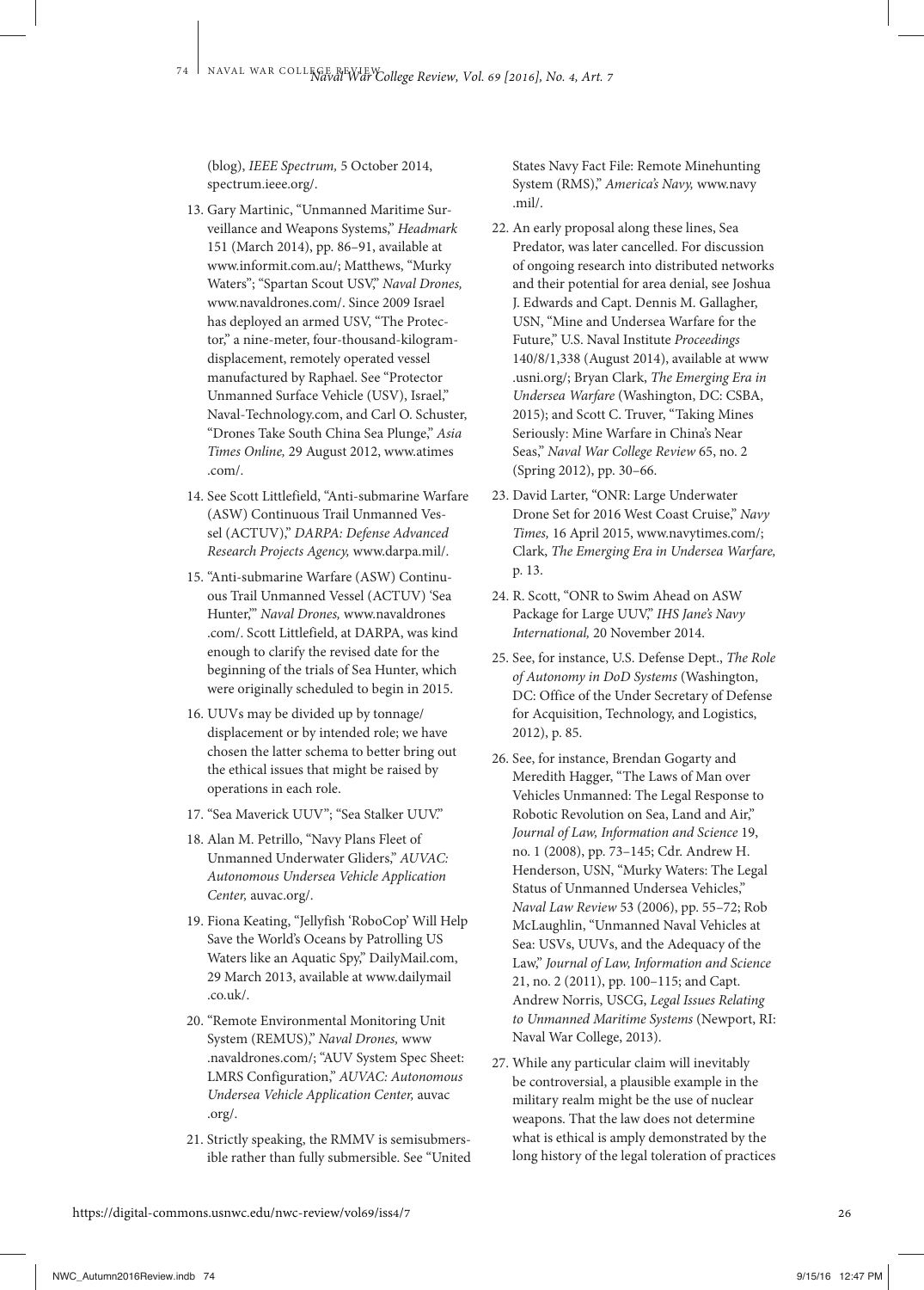(such as slavery) that we now acknowledge to have been profoundly morally wrong.

- 28. For another account of these differences, along similar lines, see Geoffrey S. Corn et al., *The Law of Armed Conflict: An Operational Approach* (New York: Wolters Kluwer Law & Business, 2012), pp. 418–19.
- 29. Note that we are here concerned primarily with war among ships and submarines, not fire from oceangoing systems directed at targets on the land or in the air.
- 30. War itself, more generally, has always been a collective endeavor, to be sure. However, the boundaries of the social collectivity in naval warfare are inevitably, if not exclusively, the physical confines of particular vessels.
- 31. This obligation is reflected in the International Convention for the Safety of Life at Sea, 1 November 1974, 32 U.S.T. 47, 1184 U.N.T.S. 278, chap. V, regulation 10(a), and United Nations Convention on the Law of the Sea, 1982, UN Doc. A/CONF.62/122 and Corr., art. 98(1). For a useful discussion, see Martin Davies, "Obligations and Implications for Ships Encountering Persons in Need of Assistance at Sea," *Pacific Rim Law and Policy Journal* 12, no. 1 (2003), pp. 109– 41. Walzer seems to suggest, in his discussion of the *Laconia* affair, that the duty of rescue applies only to noncombatants, and thus in the context of attacks on merchant shipping. Michael Walzer, *Just and Unjust Wars: A Moral Argument with Historical Illustrations,*  4th ed. (New York: Basic Books, 2006), p. 147. On the other hand, article 18 of the Second Geneva Convention of 1949 refers specifically to shipwrecked members of the armed forces—a matter that for decades complicated the formation of international law governing submarine warfare. Geneva Convention (II) for the Amelioration of the Condition of Wounded, Sick and Shipwrecked Members of Armed Forces at Sea, 12 August 1949 [hereafter Geneva Convention 1949], available at www.icrc.org/.
- 32. As we will see below, the interpretation of the italicized clause is central to the operationalizing of this duty and also to the question of its implications for unmanned systems.
- 33. The legal formulation of this duty, in article 18 of Geneva Convention 1949, specifies that

it applies "after each engagement," but it is hard to see why this duty should lapse before or between engagements. This restriction is most naturally understood as acknowledging that parties to the conflict are unlikely to have the capacity to conduct rescue safely in the midst of combat rather than as denying the existence of a generalized duty to rescue. For some discussion, see Wolff Heintschel von Heinegg, "Submarine Operations and International Law," in *Law at War: The Law as It Was and the Law as It Should Be,* ed. Ola Engdahl and Pål Wrange (Leiden, Neth.: Nijhoff, 2008), pp. 160–61.

- 34. Walzer, *Just and Unjust Wars,* p. 147.
- 35. The legal right of warships to fly "false flags" during wartime complicates this claim somewhat when it comes to the challenges human combatants face. However, it is unlikely that autonomous systems will be relying on visual sightings of national flags to identify the nationality of vessels; they are much more likely to rely on acoustic signatures or radar silhouettes, which are harder to disguise.
- 36. W. Heintschel von Heinegg, "The Protection of Navigation in Case of Armed Conflict," *International Journal of Marine and Coastal Law* 18, no. 3 (2003), p. 402.
- 37. Ibid.
- 38. Thus, for instance, identification of legitimate targets in air-to-air combat is also arguably easier than in land warfare, while an obligation to provide assistance to those who are hors de combat may also exist in other extreme environments, such as deserts and snowfields.
- 39. There is also a debate about when and whether such systems can be considered "warships," especially in relation to the status of merchant shipping. See, for example, McLaughlin, "Unmanned Naval Vehicles at Sea."
- 40. Ibid., pp. 108–109, 112; Gogarty and Hagger, "The Laws of Man over Vehicles Unmanned," pp. 114–16; Heintschel von Heinegg, "Submarine Operations and International Law," p. 146; Henderson, "Murky Waters," p. 66; Norris, *Legal Issues Relating to Unmanned Maritime Systems*. McLaughlin thinks they should be granted sovereign immunity on the basis that they are "government ships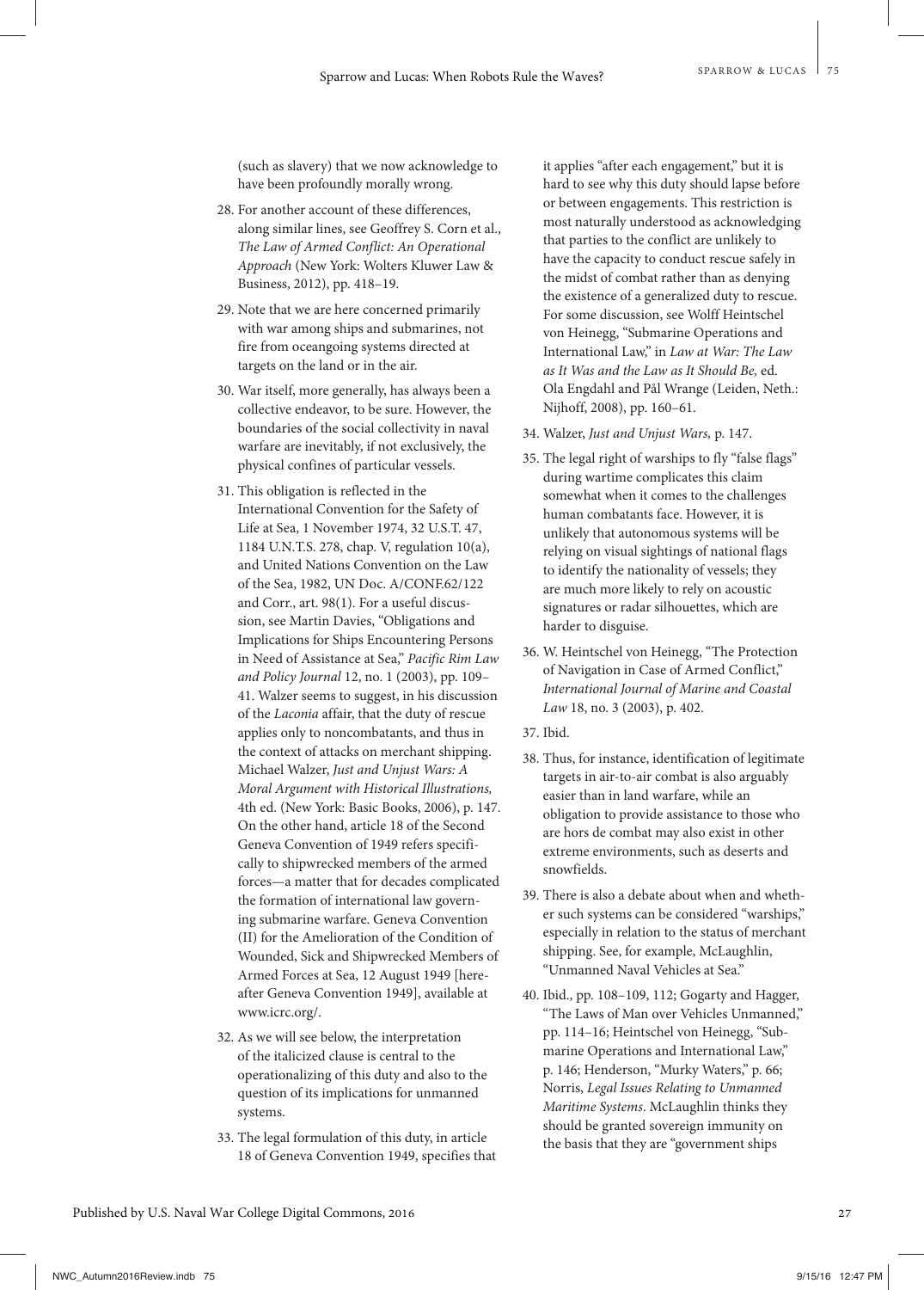operating for noncommercial purposes," even though he thinks it is a stretch to argue that they are themselves "warships." He agrees, however, that they are "vessels" under COLREGs. The question he raises—whether unmanned systems are "warships"—is an issue with implications mostly for the ethics of attacks *on* these systems rather than attacks *by* them, and as such is of less interest to us here.

- 41. Cdr. Chris Rawley, USN, "Return to Trust at Sea through Unmanned Autonomy," *U.S. Naval Institute,* www.usni.org/.
- 42. Gogarty and Hagger, "The Laws of Man over Vehicles Unmanned."
- 43. Henderson, "Murky Waters," pp. 68–69.
- 44. Gogarty and Hagger, "The Laws of Man over Vehicles Unmanned," pp. 117–18.
- 45. McLaughlin, "Unmanned Naval Vehicles at Sea," pp. 113–14.
- 46. Convention on the International Regulations for Preventing Collisions at Sea, 20 October 1972, 1050 U.N.T.S. 16, rule 5.
- 47. George R. Lucas Jr., "Automated Warfare," *Stanford Law and Policy Review* 25, no. 2 (2014), pp. 317–39.
- 48. Asaro, "On Banning Autonomous Weapon Systems"; Sparrow, "Robots and Respect."
- 49. Berkowitz, "Sea Power in the Robotic Age." Under the *San Remo Manual,* part 4, section 1, p. 79, "it is prohibited to use torpedoes which do not sink or otherwise become harmless when they have completed their run." Louise Doswald-Beck, ed., *San Remo Manual on International Law Applicable to Armed Conflicts at Sea* (Cambridge, U.K.: Cambridge Univ. Press, 1995). See also part 4, section 1, p. 82, on free-floating mines, which are prohibited unless they are directed against military objectives and become harmless an hour after being deployed.
- 50. The 1907 Hague Convention VIII prohibited the use of "automatic contact mines." However, as Heintschel von Heinegg notes, these principles "are generally recognized as customary international law and thus also govern the use of modern naval mines." Heintschel von Heinegg, "The Protection of Navigation in Case of Armed Conflict," p. 415.
- 51. "MK 60 Encapsulated Torpedo (CAPTOR)— Dumb Bombs," *Federation of American Scientists,* www.fas.org/.
- 52. The *San Remo Manual* (p. 169) notes that CAPTOR should arguably be considered a system capable of delivering a weapon rather than a weapon itself. Heintschel von Heinegg also argues that this system should be governed by the rules applicable to torpedoes. Heintschel von Heinegg, "Submarine Operations and International Law," p. 154.
- 53. Heintschel von Heinegg, "Submarine Operations and International Law," p. 149. However, they might play a useful role in supporting manned operations—as long as effective communications with the autonomous system could be maintained.
- 54. For a discussion of these obligations, see Doswald-Beck, *San Remo Manual,* pp. 172, 174–76.
- 55. Marcello Guarini and Paul Bello, "Robotic Warfare: Some Challenges in Moving from Noncivilian to Civilian Theaters," in *Robot Ethics: The Ethical and Social Implications of Robotics,* ed. Patrick Lin, Keith Abney, and George A. Bekey (Cambridge, MA: MIT Press, 2012), pp. 129–44; Noel Sharkey, "Autonomous Robots and the Automation of Warfare," *International Humanitarian Law Magazine* 2 (2012), pp. 18–19, available at www.redcross.org.au/.
- 56. Brutzman et al., "Run-Time Ethics Checking for Autonomous Unmanned Vehicles," p. 3.
- 57. John S. Canning, "A Concept of Operations for Armed Autonomous Systems" (paper presented at the Third Annual Disruptive Technology Conference, National Defense Industrial Association, Washington, DC, 2006), available at www.dtic.mil/.
- 58. Robert Sparrow, "Twenty Seconds to Comply: Autonomous Weapon Systems and the Recognition of Surrender," *International Law Studies* 91, no. 699 (2015), pp. 699–728; Protocol Additional to the Geneva Conventions of 12 August 1949, and Relating to the Protection of Victims of International Armed Conflicts (Protocol I), 8 June 1977, art. 41, available at www.icrc.org/.
- 59. The destruction of a crewed ship in these circumstances would generate disproportionate casualties.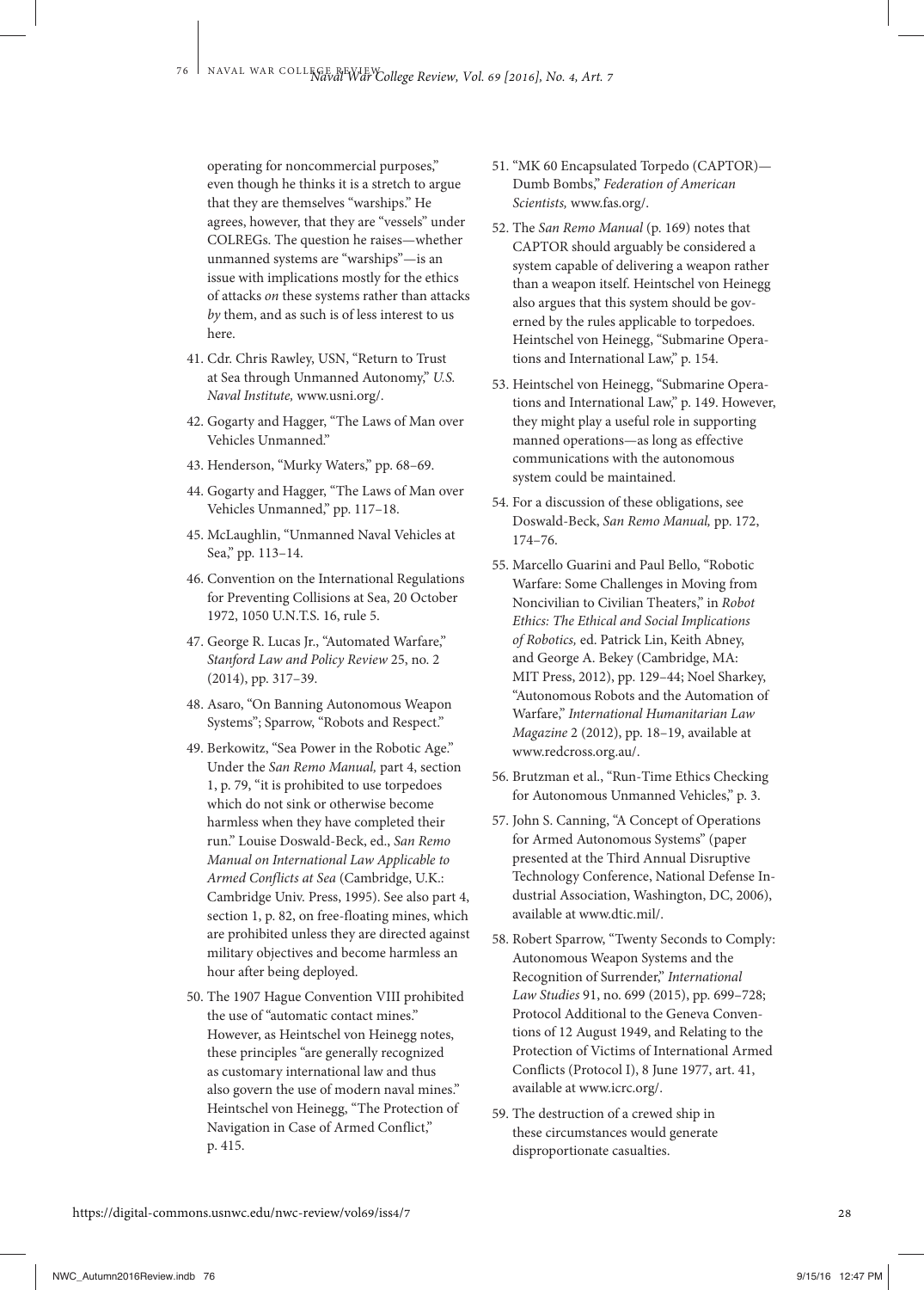- 60. McLaughlin, "Unmanned Naval Vehicles at Sea," pp. 105–106, offers a useful discussion of relevant considerations in this and similar contexts; see also Sparrow, "Twenty Seconds to Comply."
- 61. Doswald-Beck, *San Remo Manual,* p. 20.
- 62. Walzer, *Just and Unjust Wars,* p. 156.
- 63. Sparrow, "Robots and Respect." See also Heather M. Roff, "Killing in War: Responsibility, Liability, and Lethal Autonomous Robots," in *Routledge Handbook of Ethics and War: Just War Theory in the 21st Century,* ed. Fritz Allhoff, Nicholas G. Evans, and Adam Henschke (New York: Routledge, 2014), pp. 352–64; Human Rights Watch, *Losing Humanity: The Case against Killer Robots* (19 November 2012), available at www.hrw.org/; and Markus Wagner, "Taking Humans Out of the Loop: Implications for International Humanitarian Law," *Journal of Law, Information and Science* 21, no. 2 (2011), pp. 155–65.
- 64. Sparrow, "Robots and Respect."
- 65. Lucas, "Automated Warfare."
- 66. On the other hand, to the extent that it is difficult to predict whether a given munition will sink or merely damage a vessel, the number of combatant deaths likely to result from any given attack is *harder* to calculate in naval warfare than in land or air warfare.
- 67. For an extended discussion of the legal obligations on combatants in this regard, see Yoram Dinstein, *The Conduct of Hostilities under the Law of International Armed Conflict,* 2nd ed. (Cambridge, U.K.: Cambridge Univ. Press, 2010), pp. 197–217. See also Doswald-Beck, *San Remo Manual,* p. 15; Philippe Antoine, "International Humanitarian Law and the Protection of the Environment in Time of Armed Conflict," *International Review of the Red Cross* 32, no. 291 (1992), pp. 517–37; Richard Desgagné, "The Prevention of Environmental Damage in Time of Armed Conflict: Proportionality and Precautionary Measures," *Yearbook of International Humanitarian Law* 3 (December 2000), pp. 109–29; and Richard G. Tarasofsky, "Legal Protection of the Environment during International Armed Conflict," *Netherlands Yearbook of International Law* 24 (December 1993), pp. 17–79.
- 68. Walzer, *Just and Unjust Wars,* p. 156.
- 69. Arkin, "The Case for Ethical Autonomy in Unmanned Systems"; Ronald C. Arkin, "Lethal Autonomous Systems and the Plight of the Non-combatant," *AISB Quarterly* 137 (2013); Ronald C. Arkin, Patrick Ulam, and Alan R. Wagner, "Moral Decision Making in Autonomous Systems: Enforcement, Moral Emotions, Dignity, Trust, and Deception," *Proceedings of the IEEE* 100, no. 3 (2012), pp. 571–89. See Lucas, "Automated Warfare," for an account of the origins and components of this test of satisfactory robot behavior.
- 70. Sparrow, "Twenty Seconds to Comply"; Sparrow, "Robots and Respect"; George R. Lucas Jr., "Industrial Challenges of Military Robotics," *Journal of Military Ethics* 10, no. 4 (2011), pp. 274–95; George R. Lucas Jr., "Engineering, Ethics, and Industry: The Moral Challenges of Lethal Autonomy," in *Killing by Remote Control,* ed. Strawser, pp. 211–28.
- 71. Compare, for instance, Sparrow, "Robots and Respect," and Lucas, "Automated Warfare."
- 72. Ronald Arkin, *Governing Lethal Behaviour in Autonomous Robots* (Boca Raton, FL: CRC Press, 2009); Brutzman et al., "Run-Time Ethics Checking for Autonomous Unmanned Vehicles"; Leveringhaus and De Greef, "Keeping the Human 'in-the-Loop.'"
- 73. Doswald-Beck, *San Remo Manual,* p. 16.
- 74. Even if AWSs were as reliable as human beings at discriminating between legitimate and illegitimate targets, checking with a human being might nonetheless be a further reasonable precaution.
- 75. Arkin, *Governing Lethal Behaviour in Autonomous Robots,* pp. 29–30, 108–109; Arkin, "The Case for Ethical Autonomy in Unmanned Systems."
- 76. Adams, "Future Warfare and the Decline of Human Decisionmaking."
- 77. See, for discussion, Anderson and Waxman, "Law and Ethics for Robot Soldiers"; Aaron M. Johnson and Sidney Axinn, "The Morality of Autonomous Robots," *Journal of Military Ethics* 12, no. 2 (2013), pp. 129–41; V. Kanwar, "Post-human Humanitarian Law: The Law of War in the Age of Robotic Weapons," *Harvard National Security Journal* 2, no. 2 (2011), pp. 616–28; and Wagner, "Taking Humans Out of the Loop."